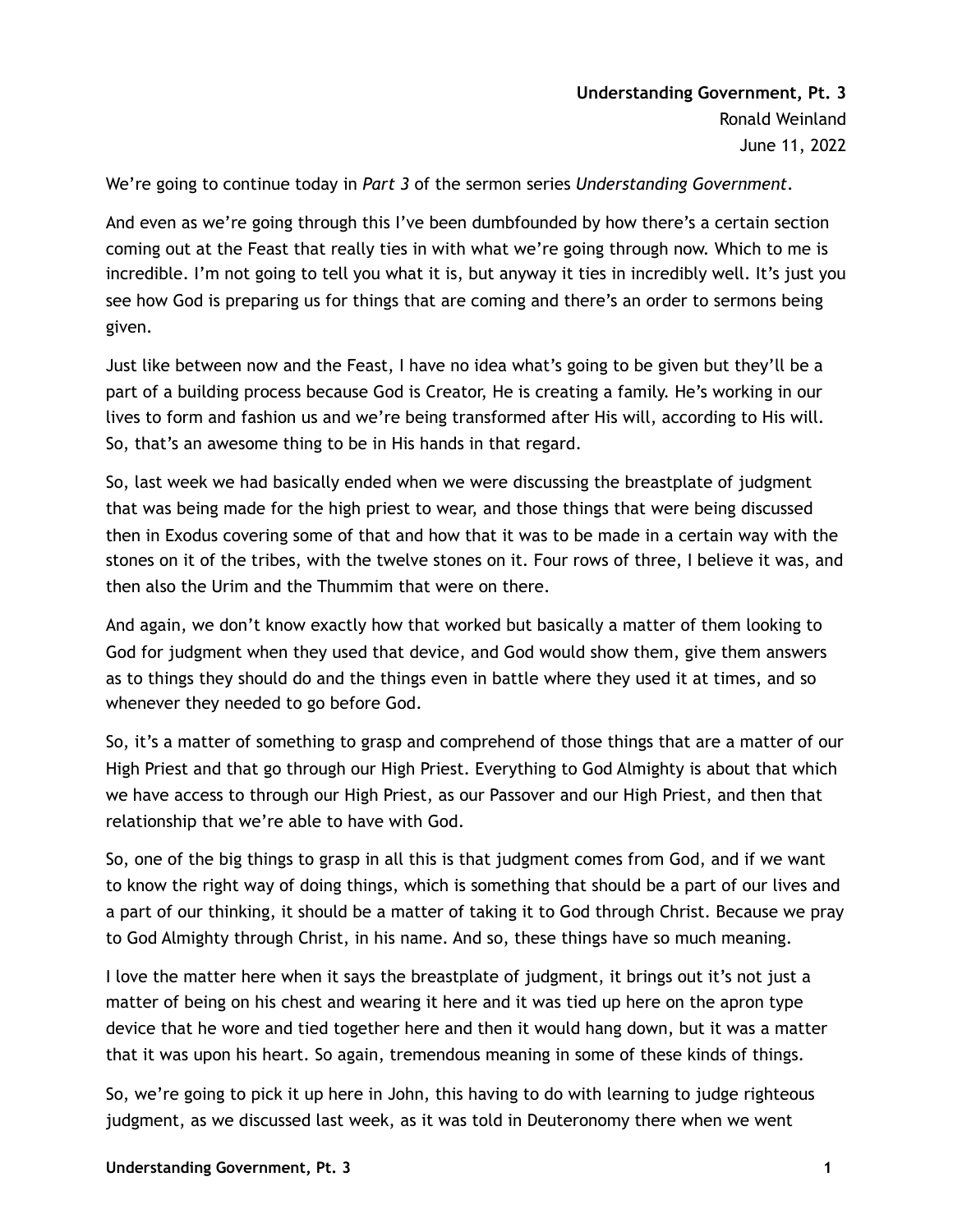through those verses, that we're not to have respect of persons, and when it came to judgment "You shall hear the small as well as the great."

So, in other words, there is a matter here that we're to look at people with a desire to be fair, to be in a matter of equality, in that respect, not giving favoritism to anyone because we like a certain individual in a certain way. There are things we have to do, and we have to make sure we're doing it God's way.

That takes us into John now, John 7, which is that which whenever we're talking about judgment these verses are always read and discussed and covered as a whole because of what it's saying.

**John 7:21—Joshua answered and said to them, I have done one work, and you all wonder at it. Moses, therefore, gave you circumcision (not because it's of Moses, but of the fathers).** So, even in this they're going back, he's going back and talking about how that there was that which is a matter of something that they were doing as a matter of, I should say I guess, religiously. Sometimes people make physical things a part of their religion and their practice becomes more important than what it means. And this is a part of what Joshua was talking about.

And so, he tells them that "You are tied into going through physical things, the things that you felt were strictly a matter of what Moses had given," but he said, "this was given long before that. It goes clear back to your fathers. So, you have this routine of what you're following, you're making a religion out of it, and that's not what it's all about."

So, he said here, **Moses, therefore, gave you circumcision (not because it's of Moses, but of the fathers), and you on the Sabbath day circumcise a man.** So, in other words it's saying, "You're following this strictly." It's kind of like the thing of tithing where there were those who were so far to the right and that they, doesn't matter what it was, if it was a matter of seeds they'd count them out so meticulous it wasn't… They didn't want to make one little bitty mistake because that was their righteousness. It wasn't about living righteously at all, it's their righteousness. So, he's giving the same kind of analogy here.

So he says, "On the Sabbath day you go ahead and circumcise a person," because they have this thing being to the far right and that ultra-conservative and so they have to do things just so-so, exactly right, and they use this as a measurement then of them being righteous, and circumcision being one of them.

He says, **If on the Sabbath day one can receive circumcision, that the law of Moses should not be broken, are you angry because I made a man completely whole,** well or healthy in other words, **on the Sabbath day?** So, he's showing them their hypocrisy here and letting them know, "You're mad at me because someone has been healed, someone has been taken care of here, and so this matter of working on the Sabbath, what is too much?" Well, they have their routines and certain things you can and can't do. They'll allow circumcision but something that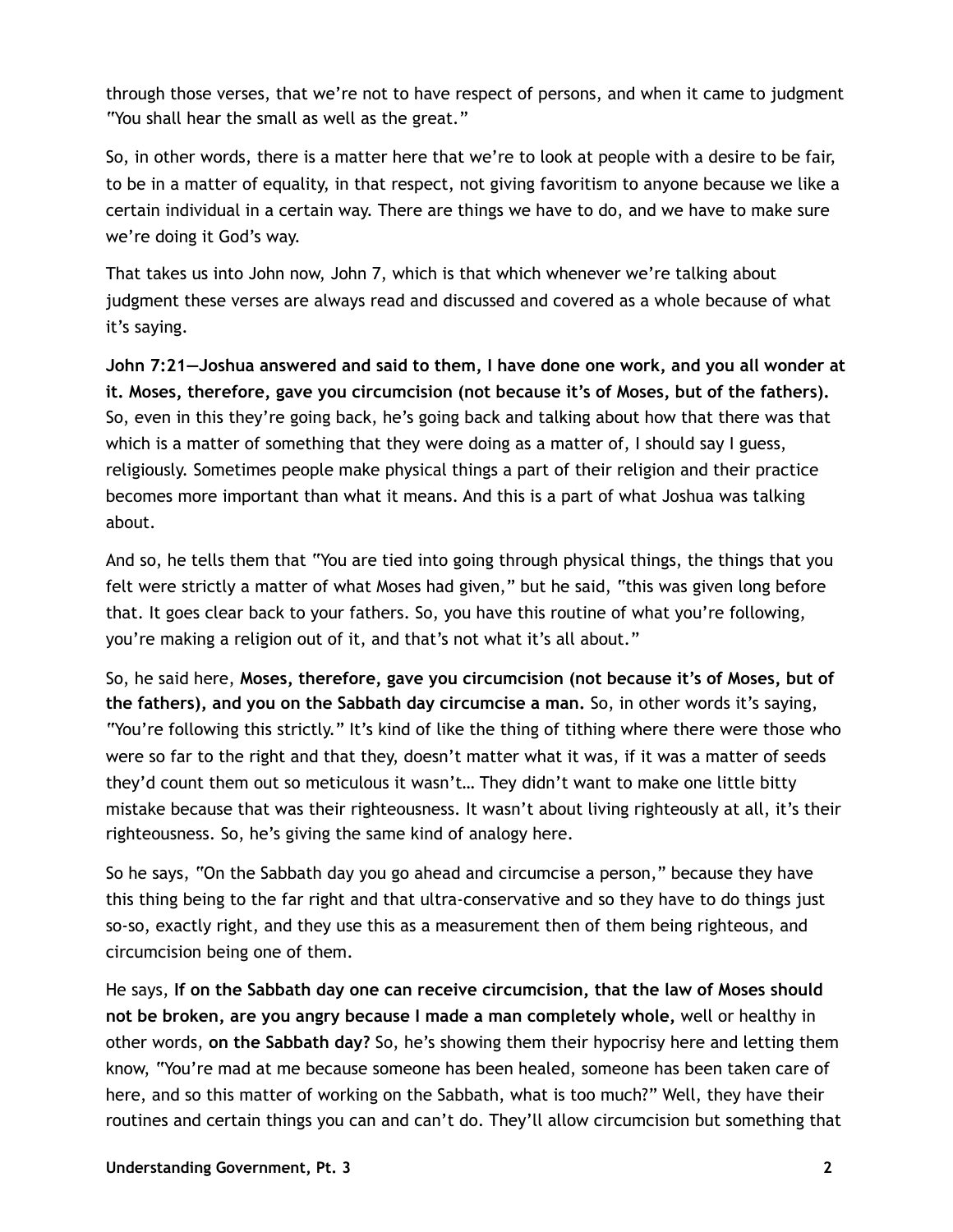doesn't even take any physical work they become upset at. And obviously it goes much deeper than that because it wasn't about the work, it was about that which made them look in the way they did. They didn't have answers for it. They didn't like what he was doing. They couldn't do it.

So he says, **Do not judge according to the appearance,** in other words, by how you see things, by the way you see it, by the way you think it's right or wrong, **but judge righteous judgment.** Well, that obviously has to come from God. Anything that's righteous has to come from God. The right way, it's a matter of that which comes from God.

And so, we have to strive to do that as well. And sometimes we don't do that. As a matter of fact, I'll just say it happens a lot in God's Church, where it's not a matter of trying to decide or live by then what is truly right because it's right with God, we kind of have our own way of doing these things sometimes when it comes to relationships, when it comes to things that come up within the Church, a disagreement of some kind, whatever it might be.

Even people have disagreements with me. I heard of some more this morning. And you think, "You've got to be kidding me." This just goes on and on and on. And by sometimes ministers in the Church. And if it happens with ministers in the Church I know it's happening within the Church as well because they have ability through what they say to others, because of their conversation, if they're talking to someone and someone's listening to them… And this kind of came out in part of what was discussed this morning, that others know that they're not totally happy or supportive of something.

Like getting a shot! I'm still going back to that. That's amazing! Going back to something very physical that was done and showing that there is a unity in the Church that we're to have and that there is government and order. And you either choose to live by that in how God works in our lives…

Because if we don't grasp how God working in our lives by now we've got huge problems, we really do. If we don't grasp that all the truths we've been given since the Apostasy, and the magnitude that they are, if we don't understand how that's possible and the only way that God does that we're missing some things spiritually on a very great scale, we really are.

There is a way that God Almighty works. And when things are given like that that are even new and never even known, He does it through an apostle. We should understand that by now. That's so basic! And that should scare the you-know-what out of someone to say something against God's apostle or a decision that's made like that. I sometimes don't get it.

So, there's judgment still going on in God's Church. We're being refined. We're being tried. I fear that there are some who are giving up their crown because they just keep fighting against the truth, the truth in this case, that I'm God's apostle, or the truths that have been given in the Church. And if individuals are doing that God's not going to give them a crown to be a part of the 144,000.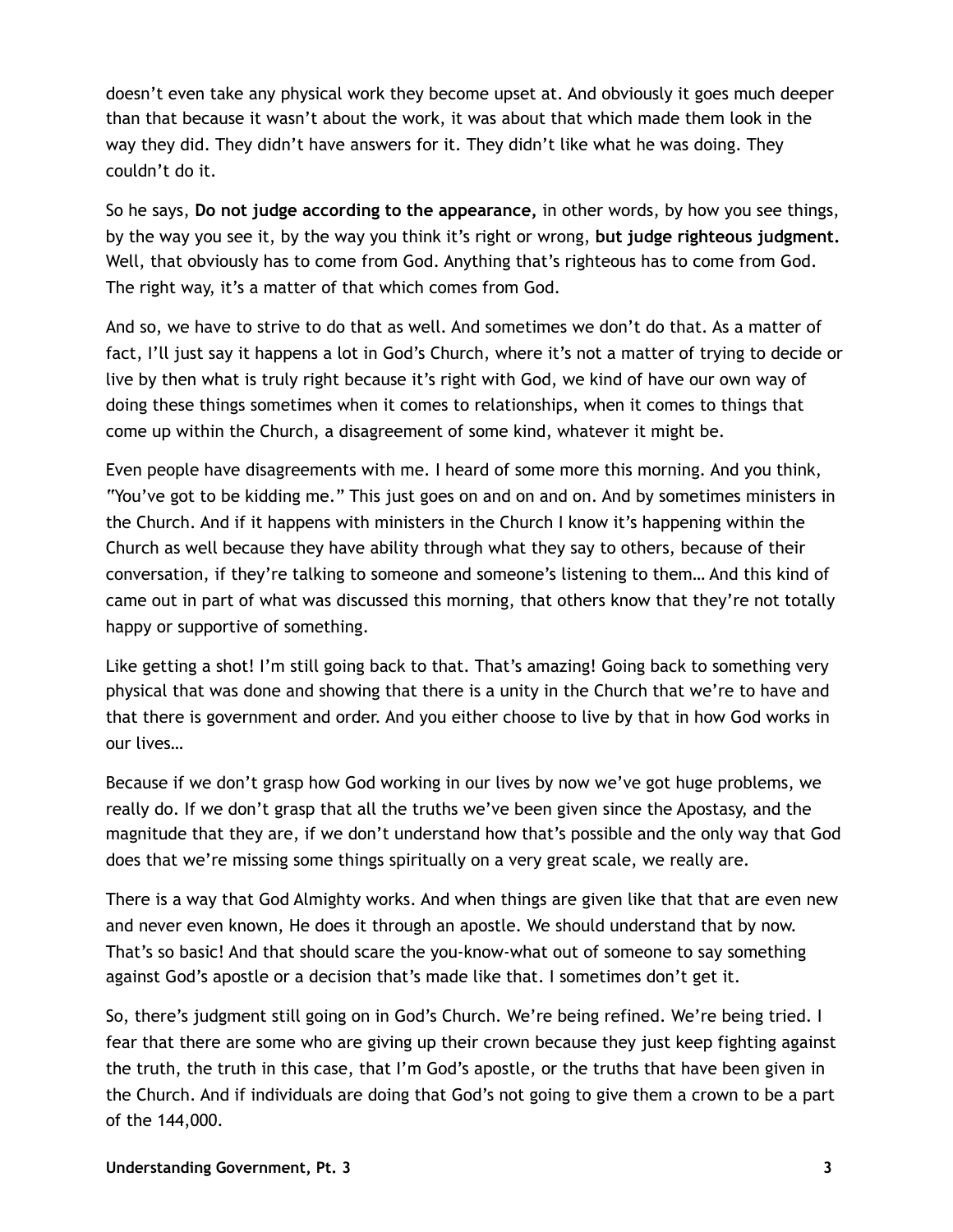What a horrible shame if someone still out there at this point in time, God has given them mercy and help to continue on to this point in time, and they're still fighting and not conquering and seeing themselves like they need to. Just because you've been in the Church for twenty, thirty, forty years does not mean you're going to be a part of the 144,000! But God's offered those opportunities to those individuals.

Before the Apostasy, anyone that came out of Philadelphia, even Laodicea in that respect, lived through the Apostasy, been holding on to the trunk of the tree, the truth, wow. And you still don't grasp God's government? Don't understand the very thing we're covering in this sermon series? Don't make judgment right in a right way? You do it your way because it's the way you see it, because you think something?

Just like a stupid shot that's physical! What is this? It's like make-up again! I'll travel anywhere to be with God's people if it's required that I have a shot! I don't care what it is! God will take care of that. If I'm obedient to God and doing what God says in order to serve His people I'm not going to worry about that in the slightest. It could end up, if time were to go on, twenty, thirty, forty—I'm not going to live that long anyway—that something horrible is going to develop out of it, which is what people sometimes think?

It's obvious that there are some things we've had in the past, children have had that isn't good, isn't the best. But then we don't look at the other side of it. Even though mankind is in this transition of learning some of these things and how to deal with various things doesn't mean they understand everything, but it's sure a whole lot better sometimes than the alternative. It's a whole lot better than polio and how that was stopped, as a whole. Horrible things that people have had in their lives.

Just the other day now they've come up with a—they're so excited about, and I don't know if you've all seen it or not, for prostrate [rectal] cancer. A hundred percent…a hundred percent cure, healing of those who were in the test. Which is phenomenal! Now, it wasn't a giant test, it was small, but still, a hundred percent. And what really shocked them was that it totally disappeared! They were hoping that it would just be smaller, because a lot of times their desire is to make something smaller so they can go then and operate and be more successful. Totally gone. It's not even in the body.

Now, that's awesome that mankind has been in a transition of time of learning and growing. And sometimes we don't look at the other side of this, of how many more will die in certain things if we weren't going through some of this. And God's going to give more in time, but He's given us the ability to have some of these things and we benefit from it.

But sometimes people get involved in conspiracy theories. And yes, there are things that sometimes are a spin-off that can hurt people and have hurt young people, and they get older, and it hurts them as they're older. And I don't doubt one iota that there are some problems with that. But if you look at the numbers of people that it's saved, as far as their lives, to me it's a no-brainer.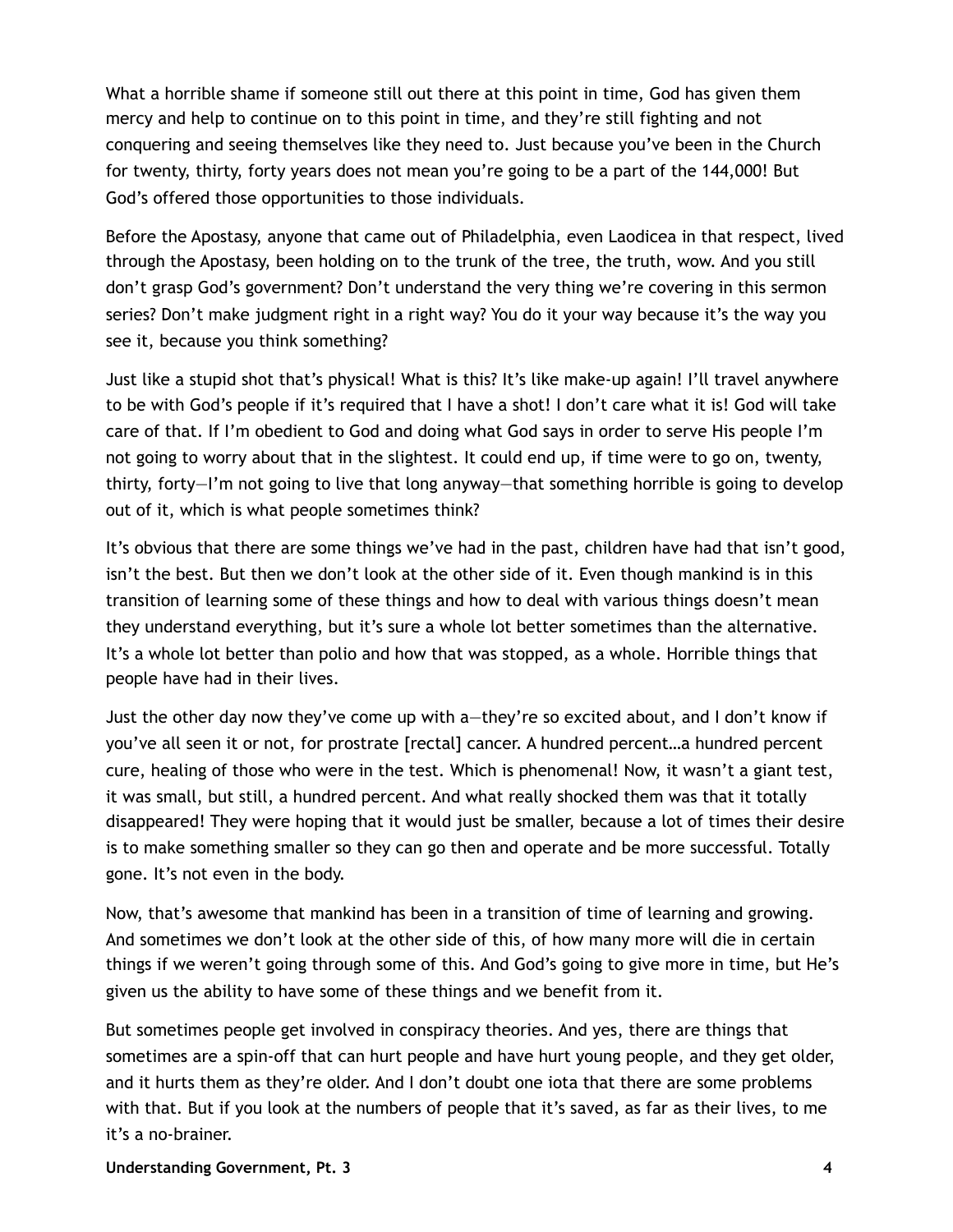So, and still none of that matters because, candidly, when God's apostle says for the sake of the Church, for the unity of the Church…because you know what, it hasn't been given to anybody else in God's Church the responsibility to make a decision for the Church! Christ doesn't come down and tell me what to do. But he does in here. But I don't have that benefit of him, of sitting with him and him telling me certain things to be done. Herbert Armstrong didn't have that. It's a matter of learning how God works in our life and seeing the fruit of that and what's produced by it and knowing where it comes from. And that's pretty simple.

So yes, I'm sorry, but I get a little worked up discussing this because I see certain people, when you do what you do to God. It's just like someone in service in the ministry, they serve, they're serving in the Church or in Church areas or in certain regions, and in large part, you know what, they answer to me. If we really get the picture they all answer to God, but in an orderly fashion.

And so, we still have these struggles going on in God's Church after all this time, little things going on and people having their own way, their own desire to go their own way. Some who won't listen to the order of government either.

I really can't tolerate and allow these things to continue. If someone does that in the ministry, I don't care who you are, you're done. I hope that everyone can take this warning now and look at yourselves. I don't care who you are, look at yourselves and make sure you're in unity and harmony with God's government, because I as a part of administering that on earth, I don't hesitate one iota. This is not going to hurt the Body. If it means removal from a position, fine, so be it. I don't have a problem with that at all if I have to do it. I don't want to if it means suspension or being disfellowshipped, if I have to do it (and that's extreme).

And no one does that, by the way, unless I say it can be done. I want to make that clear from now on as well. I thought I had in the past but no suspension, no disfellowshipment unless I give approval for it in God's Church. That kind of started one time down in Florida where a minister disfellowshipped someone over something really stupid, over something that was really wrong. He shouldn't have done it. Well, he didn't last very long anyway, didn't last a minister, didn't last in the Church. But God brought up certain things about them. He used it to manifest certain things about the individual and so they were gone.

And the individual that he did that to is still with us to this day, one of our children. My wife and I have many children in the Church. They're just like our children. It's just the way it is. It's that kind of a bond on a spiritual plane.

So again, the beginning of this sermon today I'm giving warning, I'm giving admonition, I'm trying to give encouragement that we walk right before God. Because there is no excuse. Because… Oh boy, that's the Feast sermon. This is going to be hard because things about judgment here and government are in some things we're going to cover at the Feast that are awesome. And they'll be inspiring to the Church. And I'm thankful to see it, to be a part of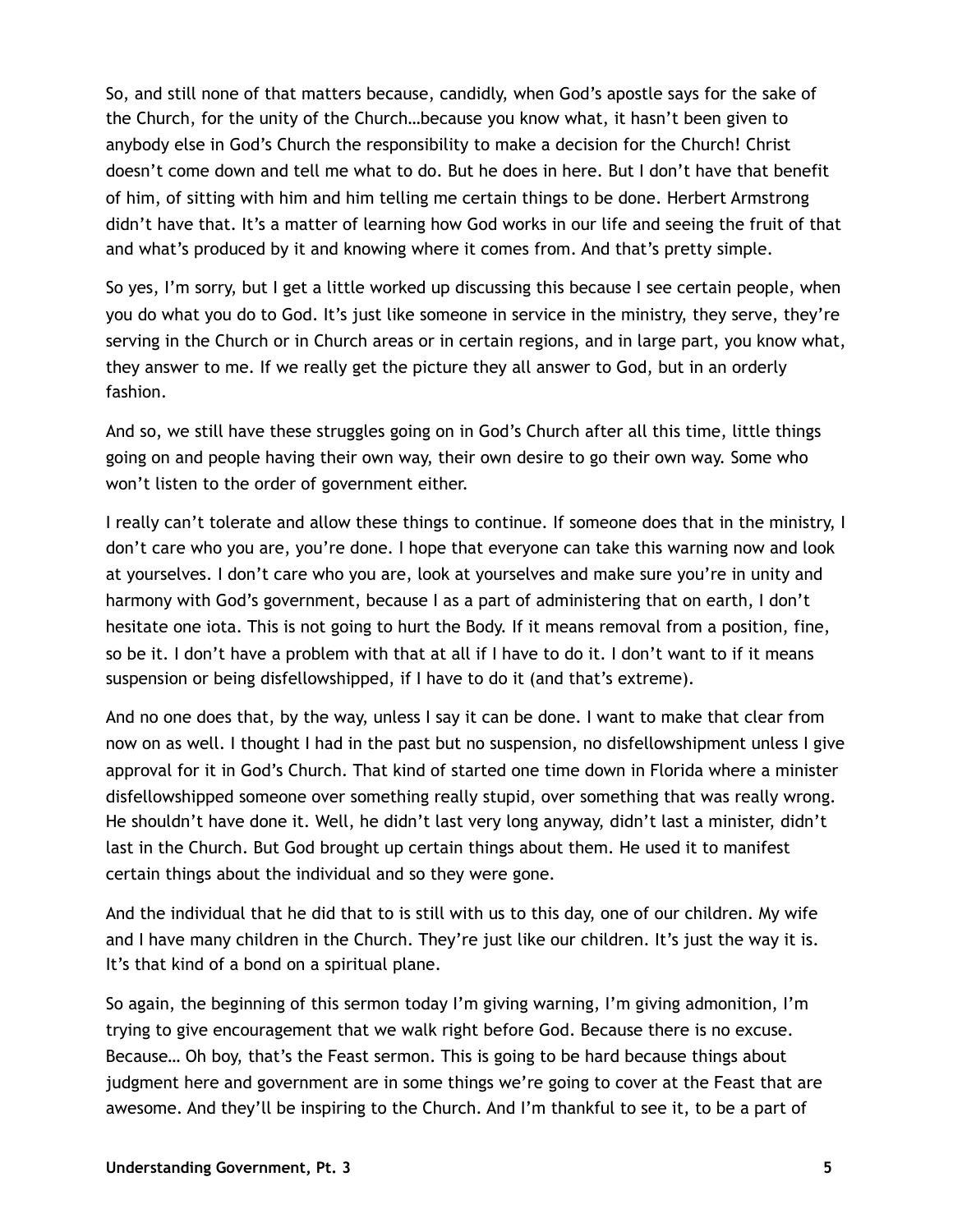what's taking place. And I hope we all are as time goes on, as we see what God is doing in our lives. And we should always be that way anyway.

But I really want everyone to look at themselves and to make certain, especially since Covid and the shots and what happened in the Church, that you've repented of your stinking, rotten attitudes if you fought against that because you had your way of doing things and you didn't hear. You know, as soon as you hear something coming across these lips and out from this tongue and this mouth, better be tuned in, because this is how you're able to hear what God has for us.

That's just what I'm saying. It's that bold. It's not a matter of pride and lifting myself up, I know who I am! I'm a piece of you-know-what. That's what I feel like. This morning, talking to God about that, just being honest with Him. Of myself, I'm a piece of crap, okay?

I'm not a burned-out hulk. Mr. Armstrong would use that, "a burned out…" I could see this when he gave the example. He's this rusted out… Sometimes you'd be travelling along a highway, some perhaps, and you see this little ravine and there's this hulk of a car, just rust. And that's what came into my mind when he would describe. Because that's what He was describing. He says, "That's what I am, useless." It's down there rusting. It's useless.

The only thing that we have is what God has transformed. And that's of God. That's in unity and oneness, the mind of God. But as myself and my mind and my being, I don't want any part of that being a part of what God is creating. I hope you understand what I'm saying. We have carnal human nature and we're to see how ugly it is.

And it's like that floater if it floats. Sometimes they don't float, sometimes they sink. But it is what it is, and it doesn't smell good, doesn't look good. Don't like being around it. And I don't like being… I don't like some of the things that come out of our being as human beings. We just, the human mind is not a good thing. That's why I love the mind of God. That's what we're to embrace.

So, I hate to see anyone give up their crown at this point in time after all that we've been through. Some who gave up their crown back in 2008 through 2013, through that period of time, and I think, can that still go on? How long? What if it's just one or two people? And out of a 144,000? But I know, I hope you understand, I know that everything is going according to God's plan anyway. These things are for us to learn from.

If it be those who quit around 2013 finally or were put out in 2013 (a better way of putting it), and made manifest and clear to God's Church, gave up their crown, well, we learn from that. It took us a while but that's how God teaches us and teaches me in those things, basically, first and foremost so that I can give it to you when it's God's time. And He showed us, revealed to us it's about the 144,000, and once that's done we'll all know it because it's going to start out there.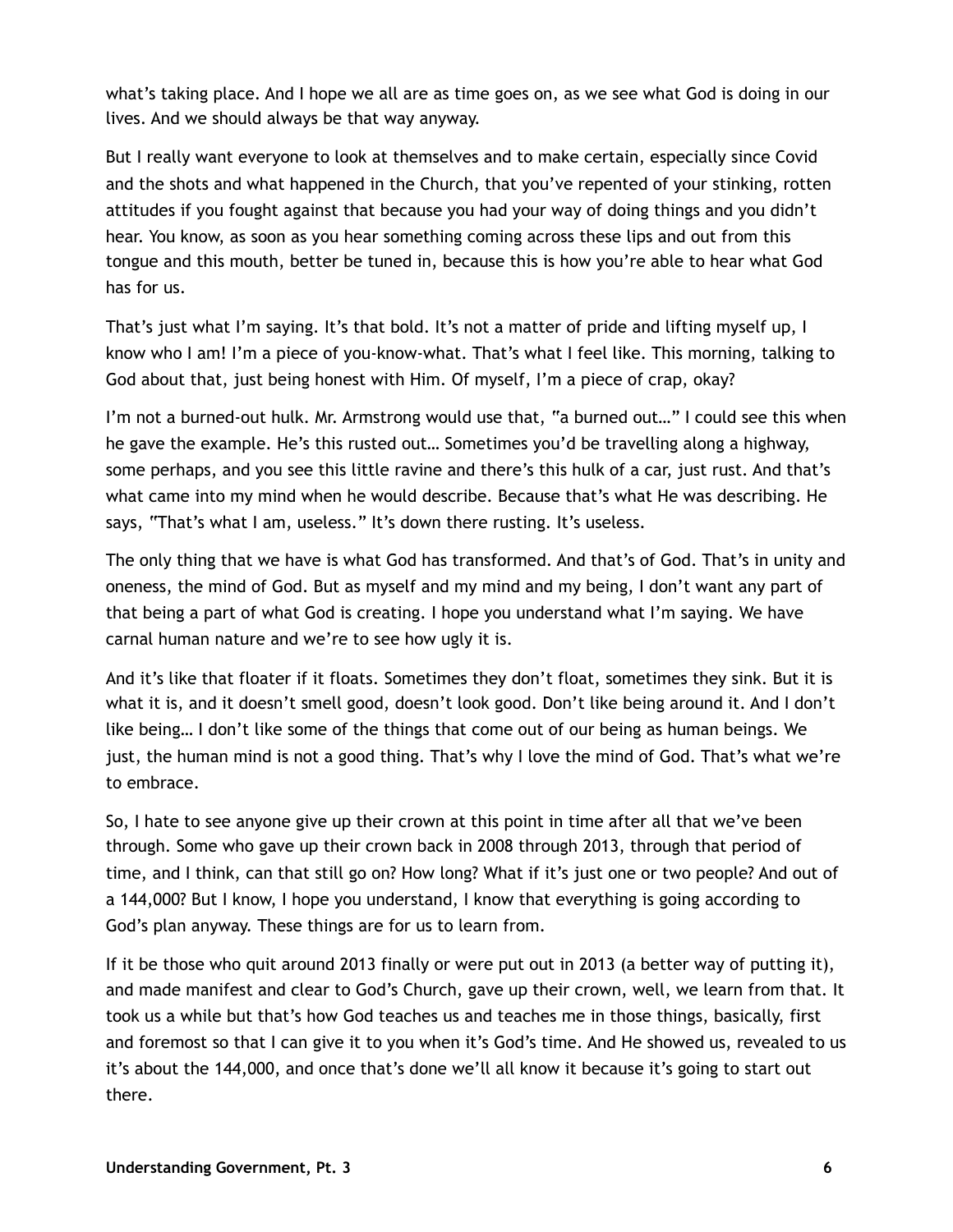When this country experiences what it does with computers, electricity, and various things just not working because of EMP attacks, plus other things that will happen as well on land, we're going to know the 144,000 have been sealed. What an awesome thing! We're going to know that it isn't very long and Christ is going to stand on the earth again. And it could be soon. It could really be soon, soon, soon. So, we have to keep our eyes open. We know he's going to return on a Pentecost. I'd love it to be next Pentecost. Impossible? No. It's going to be on some Pentecost.

And the way things are going in this world, we're about to go down the toilet in this country. And it's going to be tough. The handwriting is so much worse than 2008 it's not even funny. But people are not being shaken by it to the same degree as they were then until it hits a little harder. Because sometimes a belief and a trust that we're going to get through it carries you a little bit farther. But it can't go too much in the sense of carrying us farther.

So you just watch things and watch them discuss things that are taking place now and the incredible inflation that's going on out here, and that's, in some ways, it's some of the least of our problems. It's horrible, prices are horrible, but things are in a lot worse shape out there economically and they smooth other everything. And sooner or later it's going to hit. When? And it's going to be hard on us. It's going to be hard on everybody. We experience with the world what the world is going to experience. And it's going to be tough going through those things when they happen, not just the physical things that are behind it.

So, everything is moving forward very, very, very fast. You've got an individual who thinks he is a great, great leader in the world. This morning hearing about some of that you think, "You've got to be kidding!" I think, what was it today, references to Peter the Great. You think, wow, what kind of a mind…? I knew a mind like that. I wasn't alive then during WWII, a mind of someone who basically had lost it in that sense, of who he thought he was to do and conquer the world. And to think that someone else now is part of that process and those kinds of minds that are going to increase in the world as we go forward here. It's happening.

There are demonic powers out there and God says, "Go ahead. Now is the time." Some of that's already started. What's happening in Ukraine? God's told them to go ahead and do it, demonic beings who are behind it. God doesn't do it, but He lets them loose to do what they like to do for a purpose.

That doesn't have a whole lot to do with the sermon here right now, but in the sense, but it's a matter of being sobered, of seeking to do things God's way. And I guess I just fought this for so long and I know even physically I'm getting close to the end. Okay? I don't have a whole lot of time. I don't know how much. I mean, God can make me, have me live to ninety-some years old. I hope He doesn't do that. I really, really do.

I don't want to live that long. I don't want to be up in my upper eighties. I'll just be real candid with you. I don't want to have to live that long in this body. Selfish? Yeah, probably. But at some point here we all die. And it's my great desire that this all gets taken care of soon so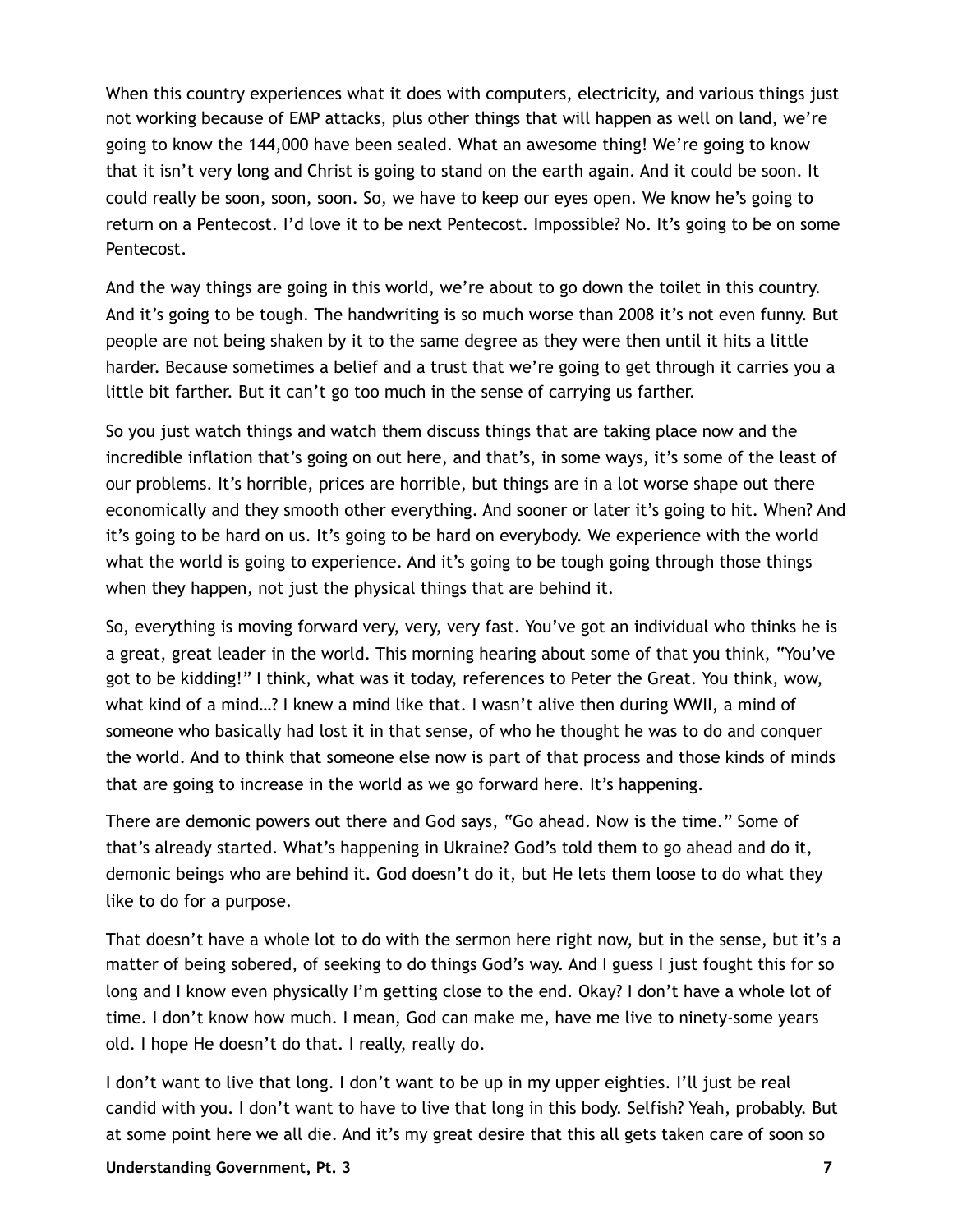that the Church doesn't have to go through those things because I'm not sure it would survive it. And that's saying a lot.

So, prayerfully, we're getting really, really close. Prayerfully, things we see in the world happening around us are going to keep accelerating and happening faster and faster.

And no matter how long gone through things in the Church I still marvel that we have people to this day who still resist God's government, who sometimes don't even respect or acknowledge it. That's sad. That's pathetic. To have different individuals who do not respect God's government and treat individuals with the respect because they recognize this is of God and if I don't respect them…? Do you know what that's saying toward God?

Do we think that somehow we have this relationship with God and we know all these things that we have and we understand certain things, and we have our ways of doing certain things within the Church and whatever, and we don't like the way someone else is handling something, whoever they might be, whatever they're ordained to. And if they don't respect the individuals who have been given the responsibility and the office I think you don't even… You're so lacking in understanding.

Well, I hope I don't just come across as rattling right now, because I kind of feel like I'm rattling a little bit. But I am so tired of people fighting against God's Church, fighting against God's government because they don't understand they're fighting against God. It's so simple. It really is. It's so simple. I hope people can repent and I hope people have repented of some of those wrong attitudes and wrong ways that they've thought toward others and so forth. Especially if they're a woman that's ordained.

And I guess I get a little more concerned when one is my daughter and a prophet in God's Church. Now, I will stand behind, I stand behind, I will support, I would do anything with anyone within God's government, all who are yielding to it. But if someone isn't along the way they're not honoring God.

So I get riled up just because of the fact of government. And I know this is probably uncomfortable for some and probably by the time my own daughter hears about it next week, she's going to be uncomfortable when she hears it. But she has a job and a responsibility in serving the Church, and we have individuals who don't respect her. I know they don't. I see the fruit of it. I hear the spin-off of some of it. I can see it when I'm visiting. Think, "You've got to be kidding me!" Doesn't matter who it is we better understand God's government and the order that's there.

So anyway, we're to judge righteous judgment. So, we have to look to God. It's a matter of always looking to God. And so, the Israelites were being trained and taught how to look to God. "Use the breastplate, go to God, go to the high priest, let's get the answer. We want to do the right thing." Don't just go off and do it on your own and your own way, the way you think it's right.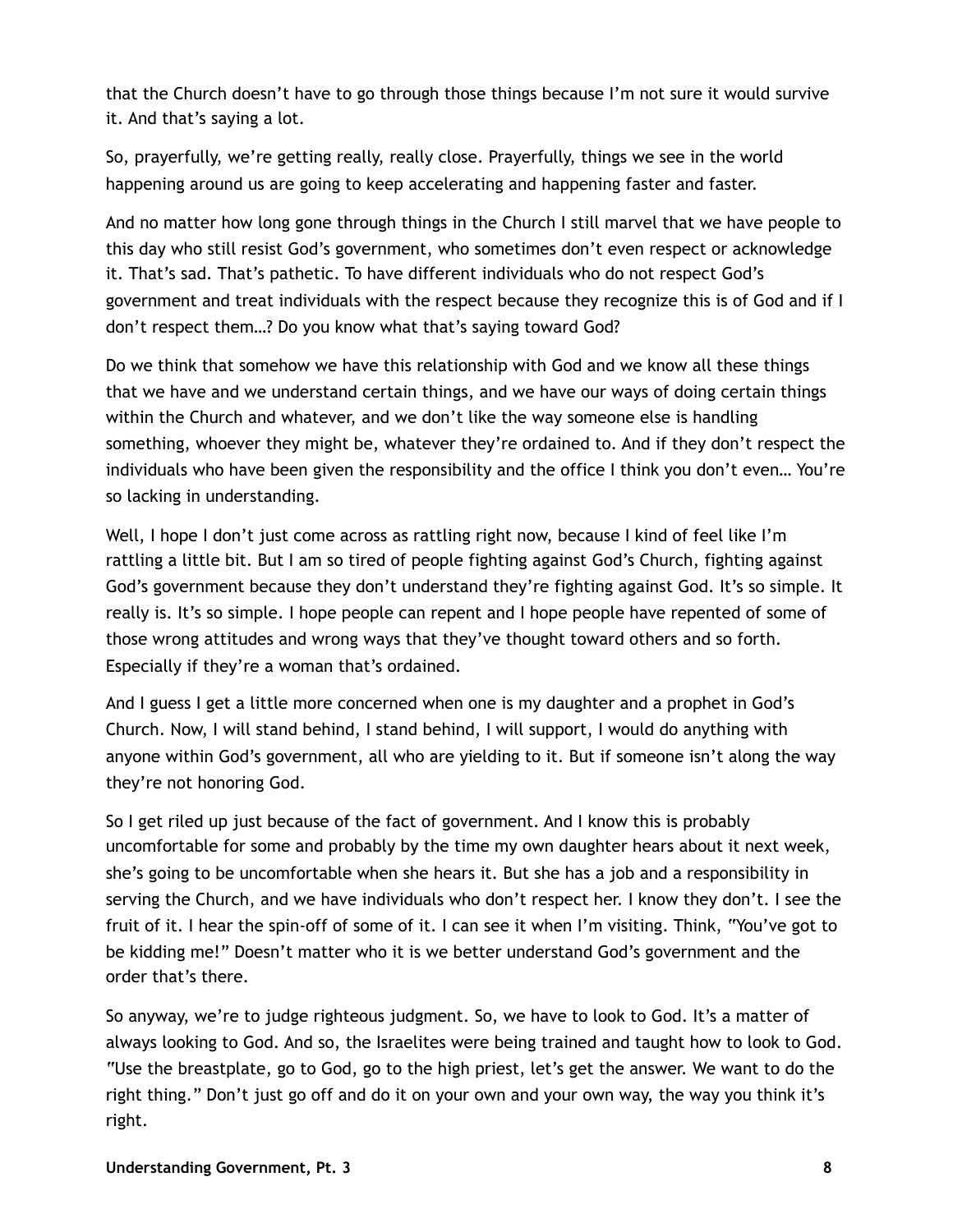And candidly, I don't care whether people agree with me or not, because there is going to be government in the Church. That means if someone doesn't yield to it they'll be dealt with by it. That's simple. And I don't hesitate to administer it when it has to be administered. I don't like to; I don't have to.

**Psalm 25:8—Good and upright is the Eternal, therefore He teaches sinners in the way.** So what does that mean? Well, it's beautiful because if we're doing wrong and if God's teaching us… Who is God teaching? He's teaching us. Through time it's not a matter of people in the world and so forth, this is about those with whom God works. It's about… Because God can't work with anyone unless they're looking to Him or being drawn by Him.

And so, "God is upright, good and upright, therefore He teaches sinners." But that means individuals have to be listening. Because He doesn't force sinners. He draws us to Himself, we're able to be blessed to come into a point where we make a decision we want to be baptized, and then we can be impregnated with God's spirit by hands being laid upon us and we start this process of growth. And then hopefully we are able to be taught.

And I'm just going to give you some of these examples because they're alive and they're working to this day right now because they're still being talked about out there. This thing of a Covid shot. Blows my mind! Now, I've had people be very honest with me and tell me that they had a struggle with it in the beginning. And that's fine. But you know, so much of God's way is that way. He shows us something and at first it's like whatever reason it doesn't seem right or that just…that's too much or whatever it might be, and then we work through it. And it's not a matter whether it's a day or a week or a month, it might take a little bit of time, but fine.

As long as a person is striving to do what's right and looking at it and asking God for help and seeking to change and repent then as they're able to see it. But if we're going to insist on holding our own way and carry attitude with it and we do it for the wrong reasons, that's not what God wants. God doesn't want people to serve Him for the wrong reasons. It's like, "Okay, I'm going to get it because I want to be at the Feast. But that's what he said I had to do," and blah, blah, blah, blah, blah. So, it's about ourselves. We have to decide whether we're going to repent. So, God desires that people…

So, it says, "Therefore He teaches sinners in the way." He teaches us what's wrong. And so, sometimes we get it quickly, sometimes it might take a little while. But the way is God's way. And that's how you can find out and know what sin is. Because if you're being shown what is right then through that process God is going to show when people are wrong. So, sinners are shown the way.

**The humble He guides in judgment.** If somebody is lifted up in pride and they're haughty and they're resisting God, God can't work with that mind. And so, something has to happen. And what happens is they begin to be cut off from God's spirit. But if we are humble and we realize "I need help, that's why I go before… That's why I pray. That's why I go before God and ask for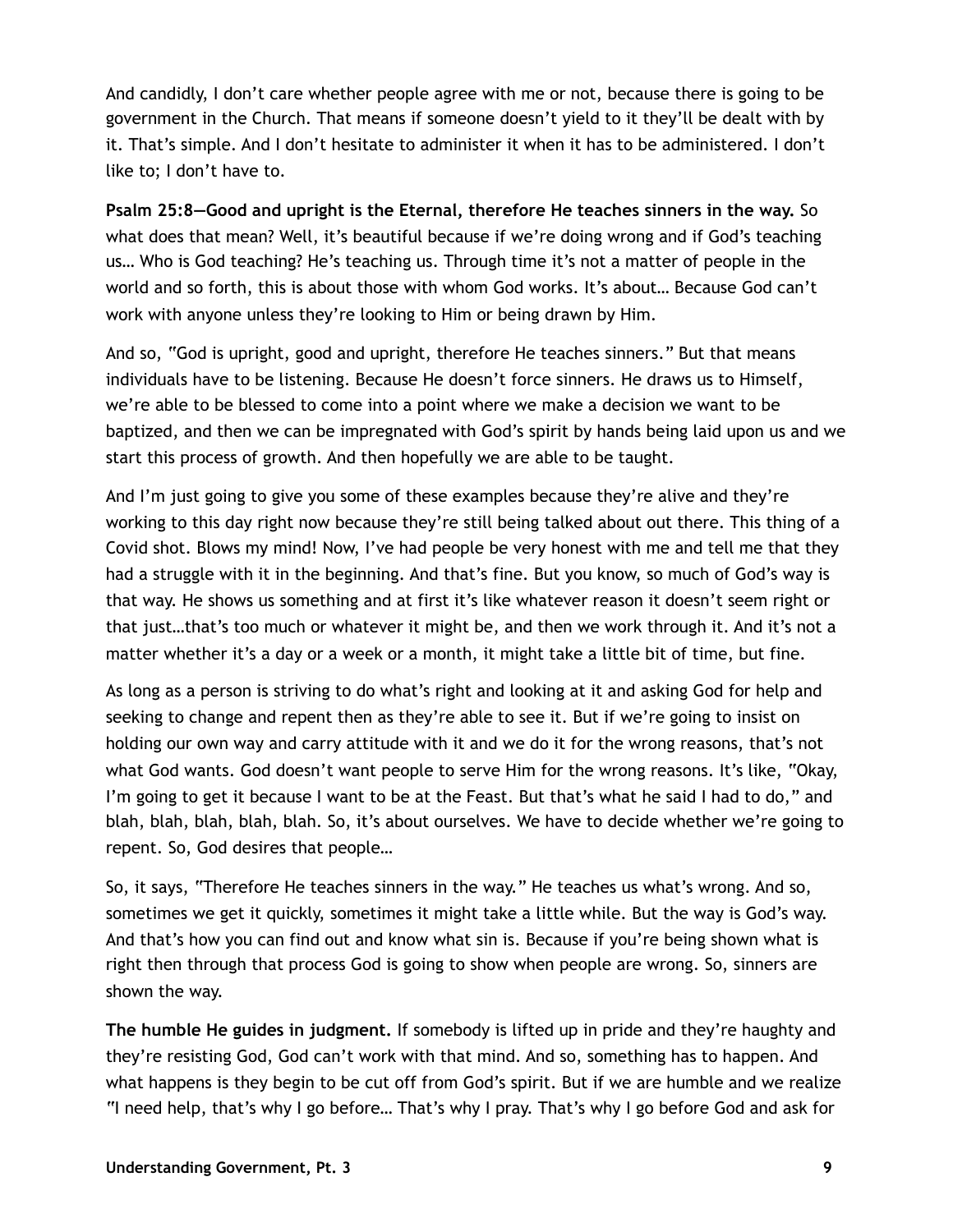help in judgment, in doing things right, to think right, to be of His mind, to be in agreement with Him and to show me where I'm not and where I'm not."

That should be our lives, what we do day by day. "I want You. I have chosen You from the beginning. From the moment I was baptized and before that I made a choice and I am not my own to do whatever I want to do, whatever You want me to do." Anything else doesn't fit. Anything else is contrary to that. And we have to fight against what's contrary to that, so we all have battles.

So, we have to be of a humble spirit. But sometimes people… I'll tell you, just thinking about one individual right now. And I'll tell you what, if they don't get their act together? Sad. They've been around for a long, long, long, long, long time in God's Church, but this is it. There is only so much mercy and patience, and God's giving that to me. There is only so much mercy and patience you can give.

After a time someone is responsible for their continual wrong attitude and spirit that they're not seeking to change themselves, think they have the answers to just about everything. They can't be taught. Won't be humble. Won't humble themselves to God's government. Doesn't treat God's government with respect. Am I supposed to allow that to go on? To take place in God's Church and other people in the Church see it? That's really sickening.

I think of how people, how some evangelists treated Herbert Armstrong. I think about the entire Church could see it. Everybody at headquarters could see it but didn't talk about it. What do you do when you have an auditorium that's supposed to be packed with people at a Bible study and not one evangelist is there? Not one! Not one evangelist. They live right there. They have jobs right there in Pasadena! And where are they? "I had a tough week. Had a tough day." Well, you know what, I just want to get out the Kleenex and just feel so sorry for them.

No, I want to kick them in the butt and get them down there, make them sit on the front row, and say, "You idiot! You're so stupid in what you're doing! You're so haughty and proud! You think you have the answers, and you don't have to listen to God's apostle when he gets up there on the stage? And he's having a tough time just getting up there, and he's to teach us, and we feel like we know too much, that we don't have to be there?" And not only that, so maybe they were tired, maybe they did have tough time, but they have a job to do! They're evangelists and they're to set the example for others in the Church! What does it say to the Church if the evangelists aren't there listening to God's apostle?

And you know what it did? It hurts brethren. What is the value then of what's being told to me if they're not here? And we have to travel so far to get here, we have to fight the traffic? Maybe once in a while to miss one isn't so bad. The evangelists aren't here, and they live right here in headquarters area." You see what I'm saying? What kind of an example then? Because people look to that. They look to the example of the ministry.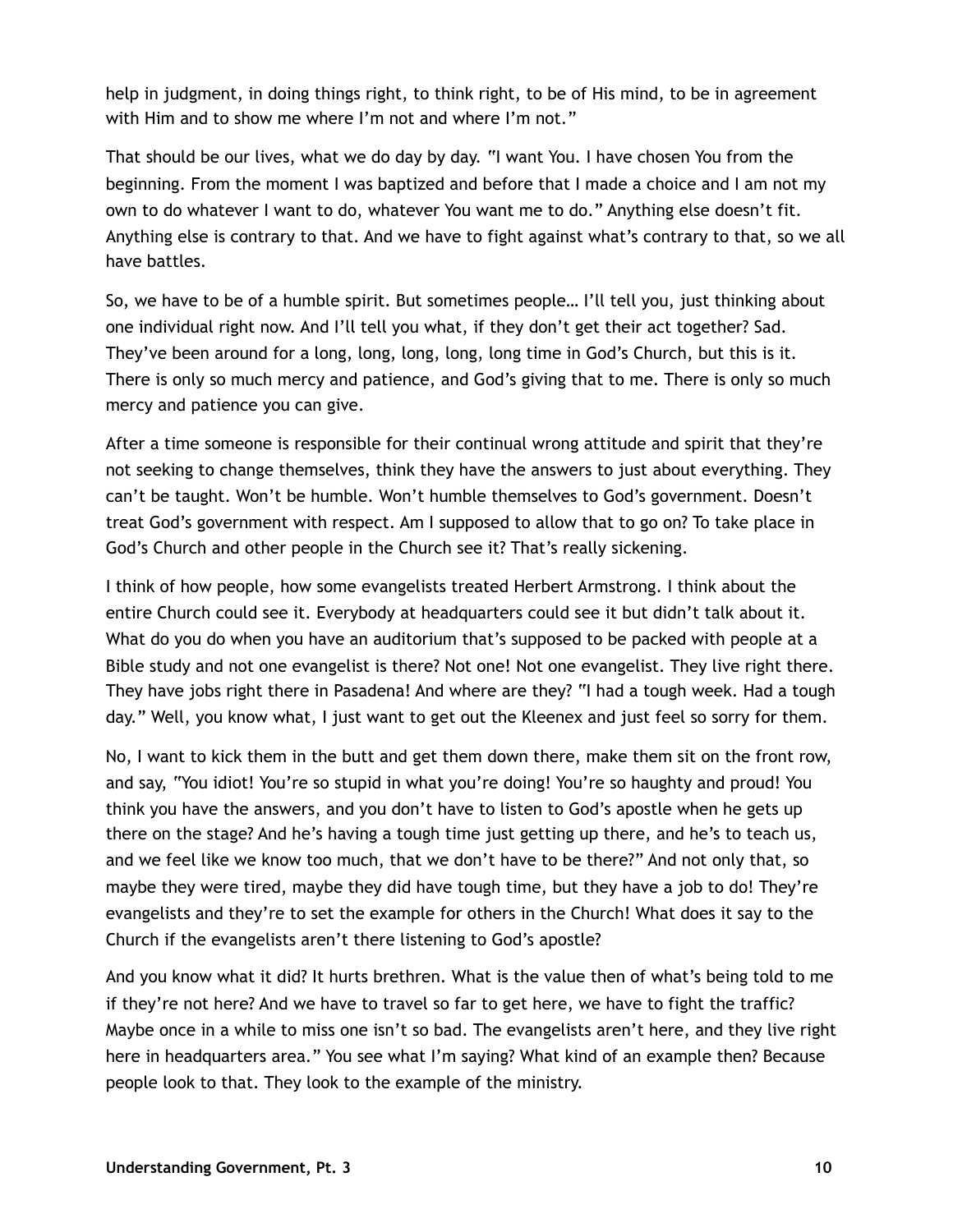And if someone in the ministry is not setting a right example and they've got an attitude and everybody knows they have an attitude, and they don't want to take a shot… You know, that really irritates the you-know-what out of me just talking about it again right now, that people in the congregation, you who I'm talking to today, and anyone else who fits in that category, and especially if you're holding a job of responsibility to honor God? And other people in the congregation know your attitude! And they know you were in disagreement and probably still are!

Sometimes this job is tough. I'll just tell you right now. But I will do what I have to do no matter what. And I don't think anyone would want it any other way, see, within the Church. Because it's about the health and wellbeing of God's Church and God's people.

Just read a scripture that will be in the sermon in the Feast. I'm not going to go into it. But you've got to stand and defend them. All of us, each other, stand and defend one another. You know what other brethren should have done when they saw that attitude of that individual? Go up to them and tell them, "You know what? Your attitude stinks. I know you're ordained but your attitude really stinks because you're not supporting God's apostle. You've got a wrong attitude, a wrong spirit, and everybody else sees it here. Everybody else knows what you're doing and how you think, and that you're doing it begrudgingly when you do it." Whew!

That's what we're supposed to be. We're God's people and I'm not the only one that is to stand up and defend God's people. We're to defend one another. And sometimes I give jobs to different individuals, and I fear sometimes they don't fully follow through with it. (Sermon is taking a bit of a twist today in case you haven't noticed.)

And I know sometimes individuals think, well… I get it on both sides. "Didn't do it soon enough. You didn't talk to so and so soon enough. You didn't... You didn't deal with this quick enough." That happened earlier on in PKG and there were some who felt that way. And then sometimes when I do certain things it's like, "Well, that's too hard. That's…" And see, if someone has a responsibility to go on and pass that long within the Church because that's their job, and so I tell individuals "This is what I want you to do in this case. This is what I want you to tell that individual," you know what? You better tell them exactly what you were told. Not add to it and don't take from it. That's how it has to be done, it really is.

And so, sometimes individuals think, "Well, that might be a little too hard and being too hard on that one individual, because I mean, after all, look what they did." Hope you can see yourself, different ones out there that I'm talking to today, because it's not just one. It doesn't matter who you are, you better be repentant because God's judging you.

We're almost at the end of being judged as a Body, who will be a part of the 144,000. You see, it doesn't mean that there are just going to be certain ones. There are different ones that have been given opportunity and it's not fully decided yet. Being worked with. Some may be close in it and some others whatever. God judges.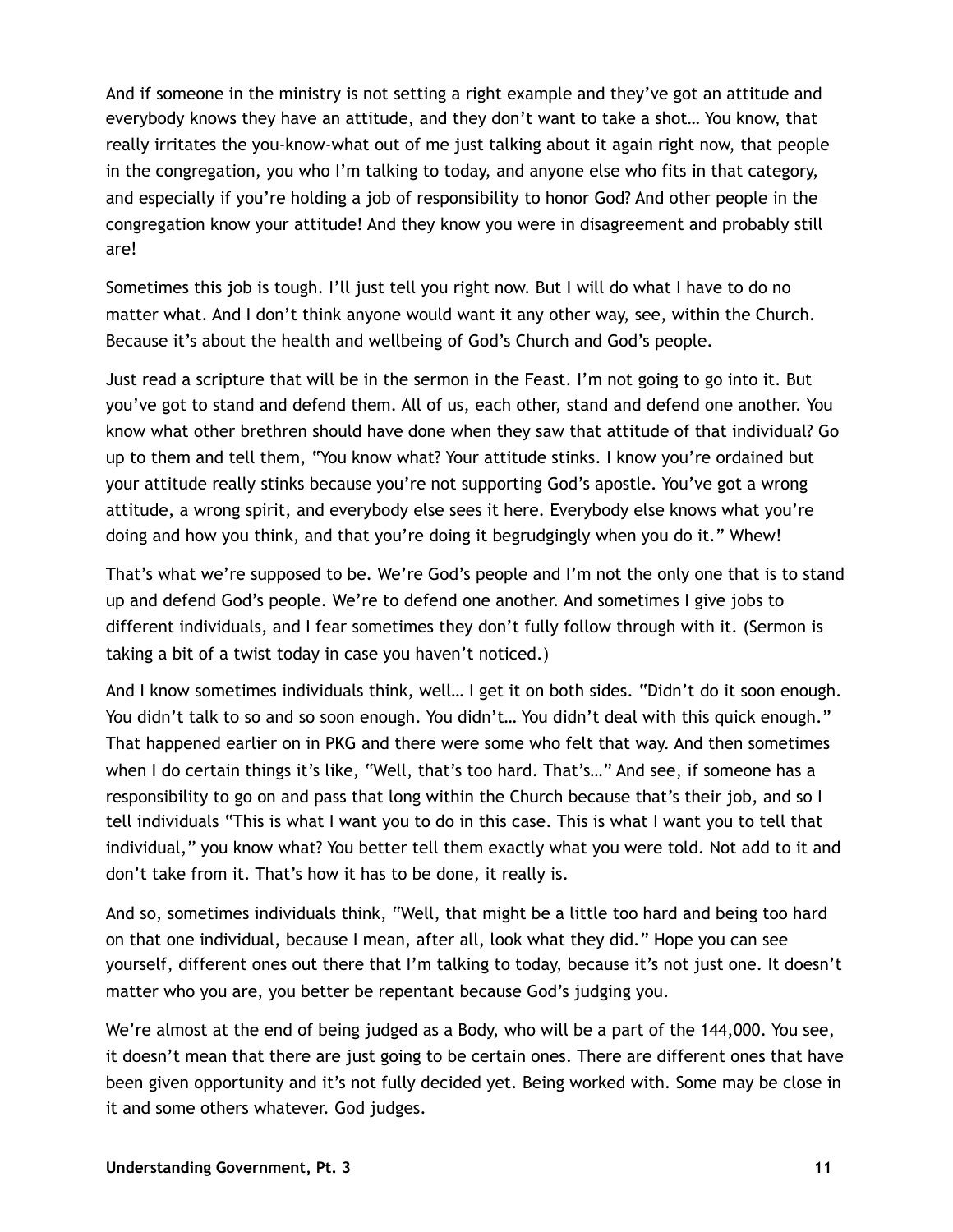**Psalm 25:10—All the paths of the Eternal are mercy and truth.** It's a beautiful scripture. "All the paths," means what we're to follow, the ways, the path, the road, whatever. This is what they're about because this is God. This is what God is about, mercy and truth. He's exceedingly merciful with us. And that's what grace is all about as well, to understand that if God's merciful to me I better learn to be merciful toward others. Because I saw in God's Church through times of Philadelphia, and we had to learn but some ministers never learned it, and through Laodicea, people that were just hard on others. Required a standard for certain ones, looked down upon and had this standard that they couldn't even attain to. And they didn't even see themselves.

And you think, what a horrible thing. If God's been merciful to you, you should learn to be merciful to others where you can. Matter of fact, you should strive to do that first. I'd far rather give mercy to people and give time to individuals than to be hard. But then there comes a time sometimes when that runs out, and then we're at a time now, like I've mentioned over and over again, those two individuals in Toledo when I was going to resign from Worldwide and told them that as soon as I do this people in the congregation are going to be looking to you as elders as to what you do. Time runs out. And it ran out, and it ran out for them. And I told them that and they didn't do what was right. The congregation did look to them, but they made the wrong choice. They supported an Apostasy. Incredible!

"All the paths of the Eternal are mercy and truth." And sometimes you have to look a little bit deeper into some things. Some things don't require the execution of judgment quickly. We don't have to act quickly sometimes to execute judgment with one another, within the ministry, whatever it might be in the execution of judgment. Sometimes we can be too hard in that regard. And could be a parent with a child and just because it was inconvenient or whatever there is punishment that's there. And sometimes there are things to learn in the process there and that's where mercy comes in and how you might be able to administer it and how you can be more merciful in the process.

And this is something we have to learn through time. It doesn't happen immediately but we're to strive to learn it. And that's God's way, mercy and truth. He wants that. He wants us to think that way, to be that way. Especially in human beings because we're a mess. We're all a mess as human beings because of human nature and our past of things that have happened that made us what we are. We carry this baggage around and we're to strive to conquer and overcome various things, but God is incredibly merciful to us, and He gives us time in those things. Should we do any less to one another within God's Church? And who of us is perfect? Who of us has attained that we can sit on a throne and judge? So, we have to be very careful.

"And truth." I love that because God's given us incredible truth in the end of this age that just keeps coming at us and keeps coming at us and building to a crescendo just before His Son returns.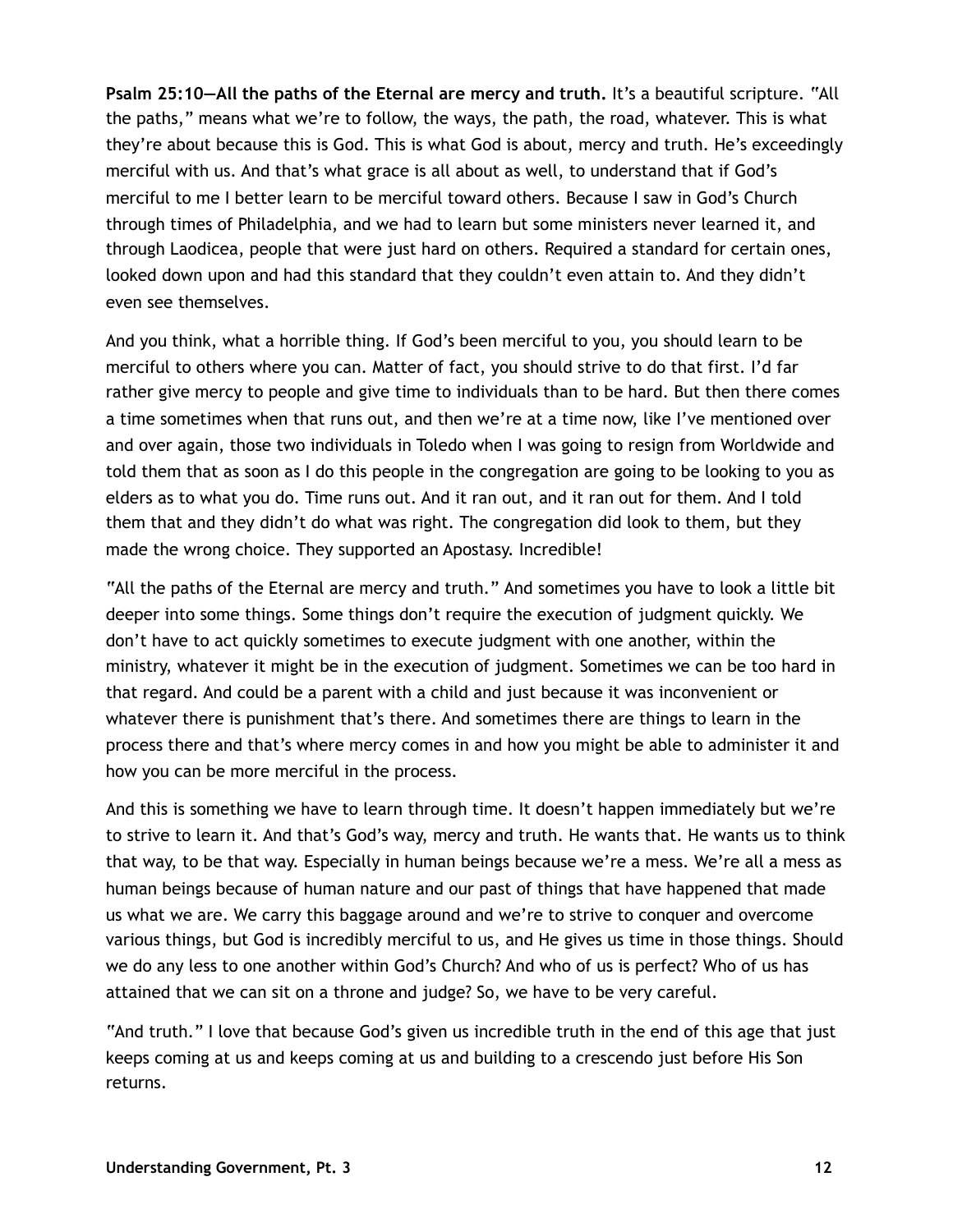**All the paths of the Eternal are mercy and truth to those who keep His covenant and His testimonies.** So, those are choices we have to make as we grow, of various things that God gives us, even in the administration of the Church. That's a part of what it is. We can look back and say, "Well, that's not in the Old Testament." Well, you're right, Covid wasn't back in the Old Testament, shots weren't back in the Old Testament. "Hmm. Got a point there. Not a good one. A little short-sighted."

"His covenant and His testimonies." For us that's everything that God gives us in the Church as to how we're to live. And it's on a spiritual plane. We're to understand the spirit of it, not just to do things physically. And I'm using it as an example because it's an awesome example. It's something very, very physical, but the Covid shot was not about anything physical for God's Church. It was about love. It was about unity, which God wants in our lives. It was about love towards one another and love toward others and striving to live that way in our actions, a willingness to sacrifice even if it had hurt, even if it hurts. Even if this [upper arm] swells up and stays that way for the rest of my life. Some got some pretty bad hard spots on their arms. It's like, well, is it worth it for the right reasons for God's people?

**Who is the man or the woman who fears the Eternal?** So, if we have a right kind of fear in our lives and that fear should be a part of our thinking, to do something other than what God has given us charge of how to live, of how to think, of how to talk, of how to act, of how to support, of how to be in unity, we really should fear to go against God.

That's why it blows my mind that some don't fear how they talk to people who are ordained, because it's not about them, it's about God. And I don't mean to embarrass anyone, but just like for one who just got ordained, some did not talk to her in a right way, did not show the proper respect, did not grasp and comprehend that God is going to give to her in her mind the things she needs. And if she doesn't have full answers, you know what? She knows where to go, and it's not to any of you out there. Unless you're over that area. I'm talking to congregations.

And so, that's the way it should be from area to area to area to area, to region to region to region, that we understand God's government. If we don't understand it just by looing at it physically – apostle, prophet, evangelist, pastor, elders. "Huh, it's pretty simple. I think I grasp what that means." Doesn't take a genius to grasp all that. And there should be order and respect through that whole process. That's a no brainer.

And some of you don't have it and you better change and you better repent, and you better start being respectful to God's government. Because if you're not God's going to deal with you. And you know how? Through me. And we're at a point in time, just like with those two elders, time has run out. There is no more time for some of this kind of stupidity and foolishness and stubbornness in God's Church.

**Who is the one who fears the Eternal? Him/her shall He teach in the way He chooses.** It's not the way you choose. It's not up to you to decide certain things in your life when God says it's to be done a certain way. I understand things about government. God has given that to me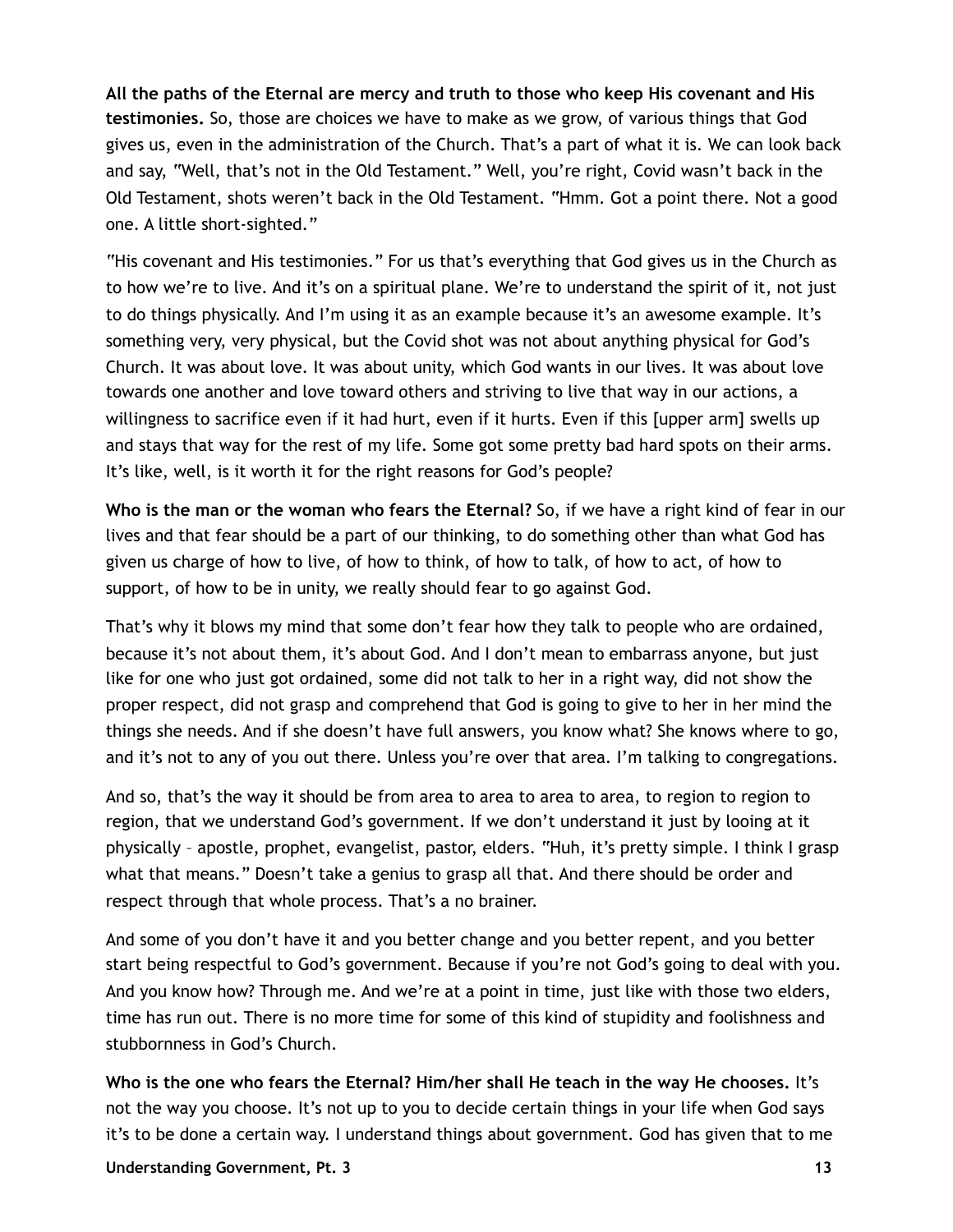for a purpose as an apostle. I don't apologize for any of this. I don't care what people think about that, if they don't like it and don't agree with it. It is what it is. I'm speaking the truth and we need to respond to that accordingly.

**Him shall He teach in the way He chooses.** We should understand even if it's a simple matter of something really small, of less importance than a shot, whatever is bound on earth—and I hope we should grasp that—is bound in heaven. How is something bound on earth? If something is bound on earth as a matter of government in God's Church He's given that authority, He truly has.

This is still last Sabbath's sermon, I mean, last Sabbath's notes. And I'm tickled pink about that part of it because I know I have another sermon already finished that I can give next Sabbath. So, I'm always glad when I'm way out ahead. I'm tickled that Feast sermons are already coming together. Working on number three right now and I know where some of the rest are going to go. It's all coming together. And I appreciate everyone praying about that and so forth, and God's working in a timely manner anyway but it's going to be exciting, it really is, truly is, what God gives to us.

I probably haven't been as excited to giving something, well, since 2005, as excited. Just trying to throw out as many carrots as I can.

**Psalm 37:27—Depart from evil.** And you know, that's what I'm preaching today, depart from evil. There are some things that they're just a matter that they're evil. And you may not feel that talking to someone in a certain way or shrugging someone off on what they say because you're not in full agreement with it… You know, I think about how God addresses those who pull back the shoulder. It's like pulling back the shoulder, "What does she know?!" Knows a lot more than you do. They're there for a purpose. They're there for a reason. They're there because they've been tried and tested. Sad we don't see those things. Sad we can't see what is spiritual or grasp it. By this time in God's Church if you've been in Philadelphia, Laodicea, and PKG you have no excuses whatsoever.

**Psalm 37:27—Depart from evil and do good; and dwell evermore.** I love that because that's the process. We have to make the choice to repent, to get away from what's wrong, to get away from evil. And you know what? We have to be able to see it in ourselves. And if we're too proud to look at ourselves because we don't think we make mistakes like that or that our attitude doesn't suck then we're not going to be able to see to depart from evil. We're just going to wallow in it, "Oh, I love this evil!" Swimming in the old…

When I see that I see these great big arms going around. They cover them over with domes now, as a whole, but they're outside the city and all this stuff has come in and it's accumulated. And they have this great big arm turning around just mixing it up. And the smell just wafts up into the air, just about chokes you. I'm talking about stuff that gets flushed down the toilet and gets gathered together in this great big place and they have these places where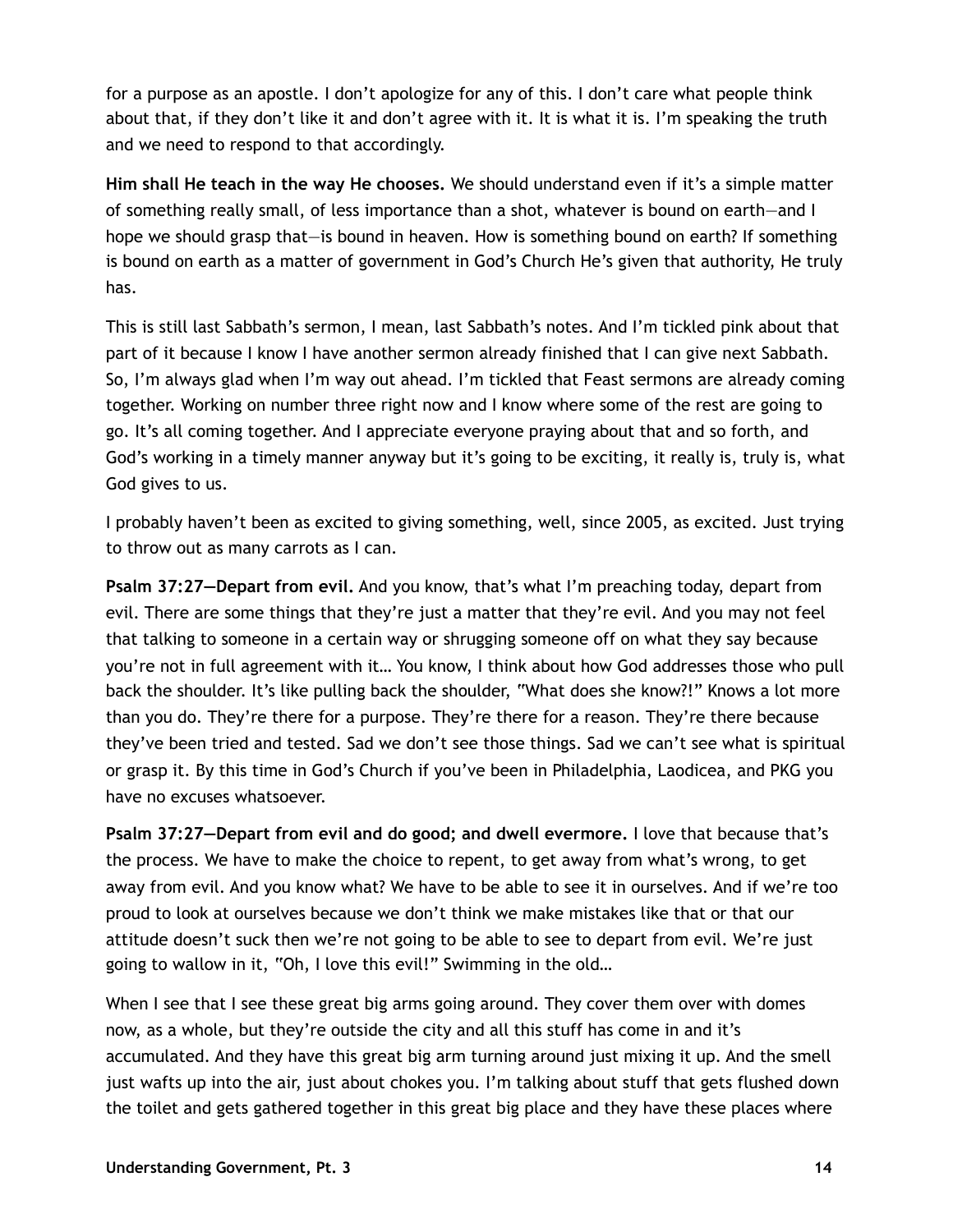these arms kind of go around and mix things up and eventually dissipate. I don't know what they do with it. I really don't want to know, but it's not a pleasant thing.

But here we are doing the backstroke in it. Do we see ourselves? Can we see ourselves? Evil is evil and it stinks, and it's like that stuff on a spiritual plane.

"And do good." And by that process, "and dwell evermore." Become a part of God's Family. We're given that opportunity. I think of the thousands for 2,000 years who have rejected that opportunity. If they could just see it, what it means on a spiritual plane, to spit on Christ's sacrifice, it should turn one's stomach. But thousands have done it.

**…and dwell forevermore. For the Eternal loves judgment.** What does that mean? The ability to judge. When we learn how to judge, to be in unity and agreement with Him. He judges. And when we learn to judge because of that same mind and we're in agreement and we judge the same way, it's a beautiful thing. And too often we judge our own way, the way we see things. "I think that's being too hard," or, "I don't think that's being hard enough," or whatever. There's a balance in there and it's judgment. God wants us to learn what it is. Not to be too hard, not to be too soft, to do it because it's right and it's merciful.

**The Eternal loves judgment and will not forsake His saints.** Those set aside for holy use and purpose, those given His holy spirit. That's who the saints are. Us. Given God's spirit to be in us and He loves the judgment, when we're learning judgment, how to judge matters, to judge them righteously. It says, **they are preserved forever.**

**But the sowing of the wicked shall be cut off.** There comes a time when basically it's no more, not going to be allowed anymore or whatever it might be. **The righteous shall inherit the earth,** in other words, those who believe God and live by faith, **shall inherit the earth and dwell therein forever.**

**The mouth of the righteous speaks wisdom.** Again, some of these are so simple but they're not well understood sometimes. "The mouth of the righteous." Well, what determines whether what comes out of our mouth is righteous, how we live is righteous. It's show's some unity of mind with God. It's a oneness with God and agreement with God. And it says, "the mouth of the righteous," because we're striving to live by God's way not our own way, not trying to hold on to our own ideas. You know, sometimes maybe trying to hold on to something of the past that's already been adjusted and corrected or tweaked, made better, we see it more clearly now than ever before and that gives us better judgment in matters.

God is going to give us things at this Feast this year to have better judgment in matters. And the more judgment, righteous judgment there is the more unity and oneness with the mind of God there is the more beautiful it is, God's way of life.

"The mouth of the righteous speaks wisdom." I love that because we should know what wisdom is. When you read through Proverbs and you read about wisdom, it's about God, it's about the mind of God. It's the spirit of God, the mind, the being of God, the logos, the word of God. It's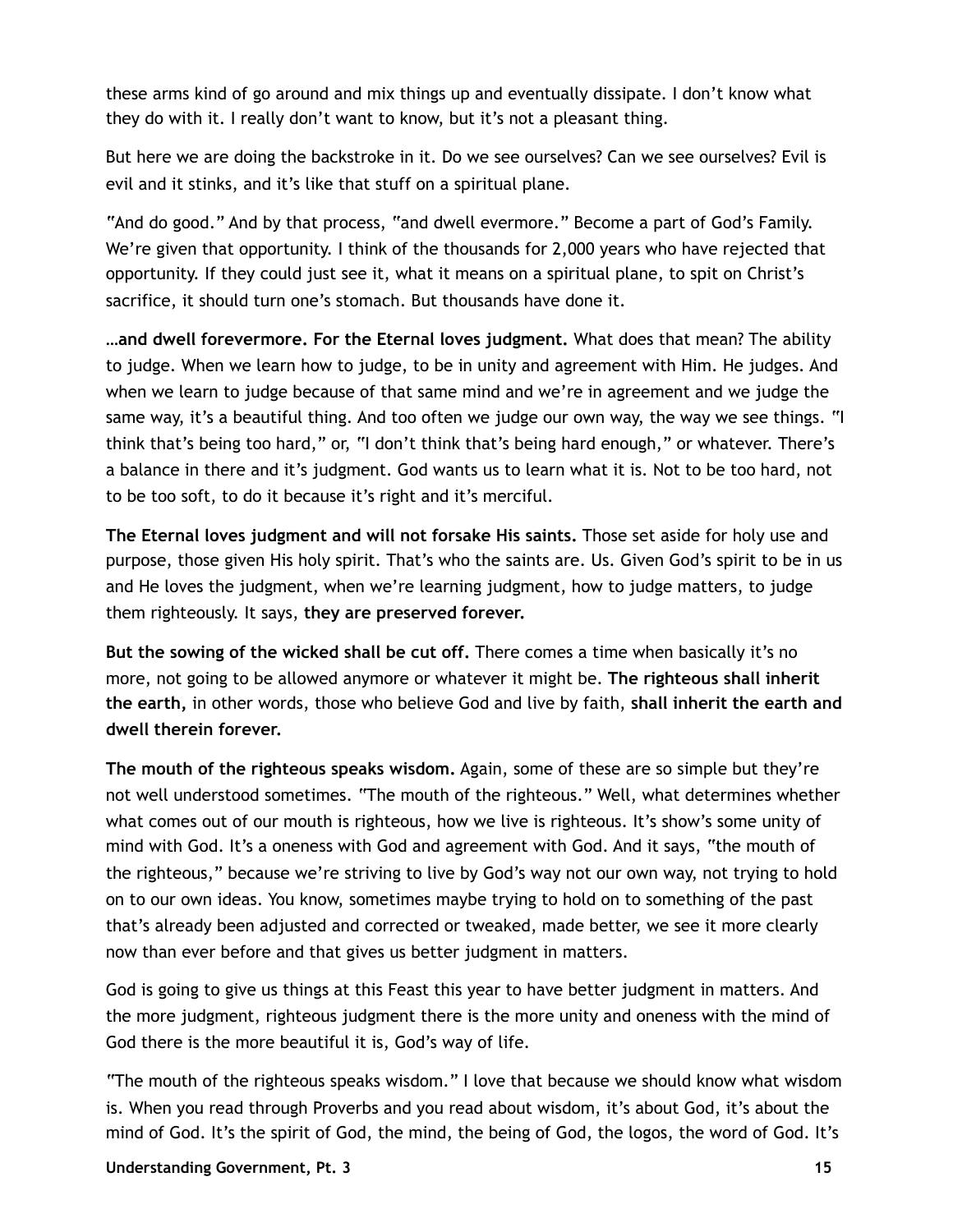the same thing, just expressed in different ways. The mind of God. To me, there is nothing greater than coming into unity and oneness with the mind of God, the being of God, to be in agreement with God.

Not to do it because God says it, just for the sake of doing it because God said it. We learn, we begin to learn the way, just like with tithing or Holy Day offerings or obedience to other laws of God and we begin by wanting to choose obedience because we begin a process of understanding that things require obedience even if we don't understand it. But in time we're to understand it.

Just like government, one of the most misunderstood things ever in God's Church, in that respect. And to that's coming into agreement with God if we grasp what this process is all about.

**The law of God…** Well, let me back up here. **The righteous shall inherit the earth and dwell therein forever. The mouth of the righteous speaks wisdom,** is able to speak things of God because they have grown in the mind of God because the mind of God is in here now. To do it for the right reasons. Not just because it's commanded now but to do it because you're in agreement, that's the goal. And you agree with God. When your mind has been transformed to where it's in you and you agree. You're not just doing it now because God commanded it, you're doing it…

That's why in time, basically, there is no commandments. I hope we grasp that. There is no codified law like that, it is who we are. It is the way we think. It is what we live because we have the mind of God, we're in agreement with God. What a beautiful thing to grasp and understand.

**The mouth of the righteous speaks wisdom, and his tongue speaks judgment.** That's what comes out. Because when it says it this way it's a matter it agrees with God. It's righteous.

**The law of his God is in his heart.** So I think of that breastplate, judgment, it's in the heart. It's who we are. It's what we want. We desire that. What else would we want?

**None of his steps shall slide.** You're not going to slip, not going to slide, you're not going to fall down. You're going to be sure. And it's a beautiful thing when you're sure and you know, when you know it's of God. It's not based on the way you think it is or the way you thought it was or the way you thought it was in the past and you haven't changed yet or you're holding on to certain things and so forth.

I could think of different things that have been given, truths to us, some of them about women, as an example. And the two truths, great truths that God has given to us, it's taken time for people to learn through that process and some are still struggling with it. Some still don't get it. But I've seen changes in some that I love. It's beautiful. Because I've seen the change where they're starting to think differently in that regard. Women aren't down there and men up here. "Women are down… And it's just like…" And a person wouldn't even have to think about it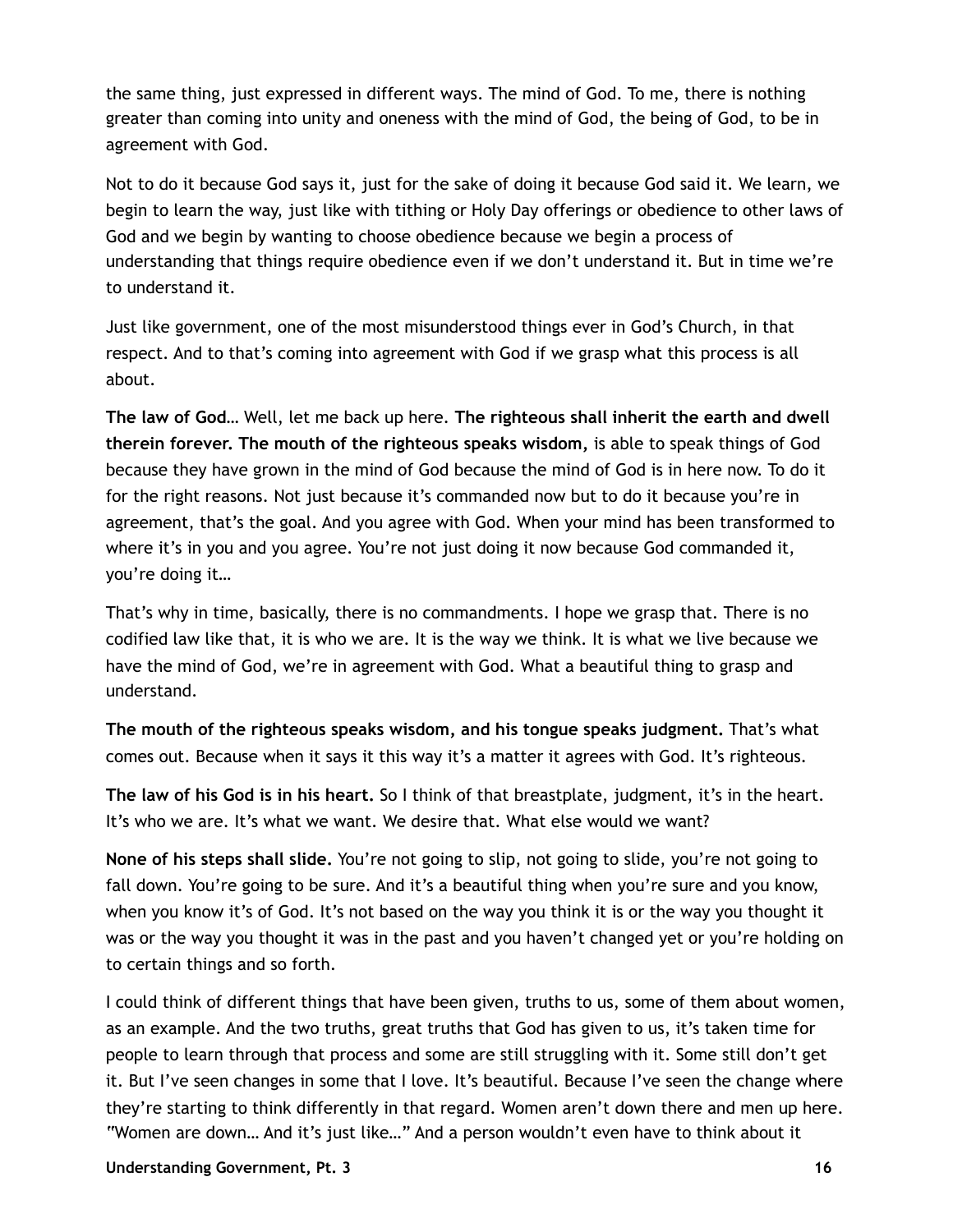when they're that way because they already know. They don't have to think about it, it's just the way they treat them. "They're just not the same. They're not like me." Well, that's a scary thought, those thoughts. "It's like you better get a lightning rod up here somewhere [top of head] because…" Anyway, sorry.

You know, it's bad enough when someone doesn't respect a woman, but it's so many times worse when you don't respect their position in government. Because that's directly against God even more so. It is in the other part, but you don't see it. But when it gets up there to where the ordination is so high that you ought to grasp it, that's scary stuff.

**Psalm 89:14—Righteousness and judgment are the habitation of Your throne.** Beautiful, beautiful, beautiful. "The habitation," meaning "a fixed or established place," "Foundation of Your throne."

**Mercy and truth…** Isn't it amazing how these pop up? **Mercy and truth shall go before Your face.** That is a powerful sermon right there if we grasp what's being said, truly.

Psalm 119. Going to spend more time here looking through a progressive revelation of God revealing the importance of how to judge according to His judgment. Because that's what everything has to be based upon. It's the Israelites, the breastplate and going to God to look for the judgment to be in unity with what God says, to do the way God says. Not our way. We should be afraid to do things our way, we really should be.

And we should be alert to that kind of thinking, to be able to distinguish between our way, the way we think, and God's. That's the tough part sometimes because that's a spiritual state and depends on the spiritual relationship with God and how we're thinking and to the degree God's pouring out His spirit upon us or whether it's being quenched. That's another story. And all this, again, a matter of learning, coming to better understand God's government, how He governs.

**Psalm 119:1—Blessed are those undefiled,** the word means "whole or complete; perfected" **in the way.** So again, it's a process. **…who walk in the law of the Eternal! Blessed are those who keep His testimonies, who seek Him with the whole heart!** So again, over, and over, and over again these things are there, matters of judgment, how we judge and how we're striving to live God's way of life and be faithful for the way He's placed before us.

**These do know iniquity who walk in His ways.** So, a no brainer. So, if we're walking in God's ways and not our own. And that's not an easy thing. We might think that's easy but that's just not easy. And it's a matter of thinking about our own thoughts and trying to understand our own motives for the things we do. Is it motivated because of judgment that agrees with God and we want to do what is pleasing to God or are we motivated because "It's the way I think it should be done, the way I see it is."

Sometimes when people are that way we're so sure "it's the way I see. It is!" That means there is no other way so God's not even in the picture, potentially in the picture in that because "What I see is right." And sometimes people think that's of God. That's a tough mind to work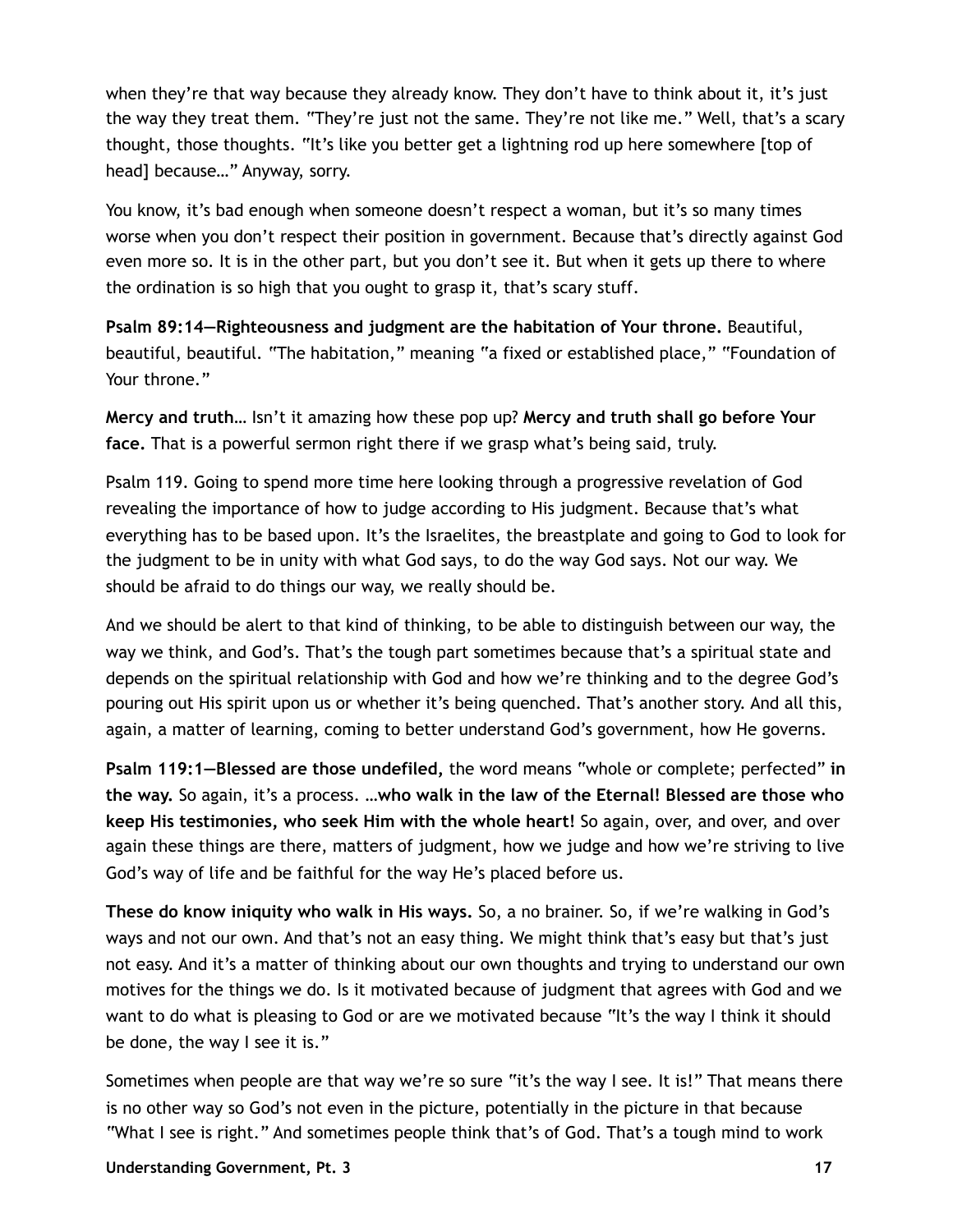with. But God does. He works with us. He's patient with us. And in time we're able to come to see some of those things in ourselves and repent.

**Blessed are those who keep His testimonies, who seek Him.** And that's the giant key right there. Do we seek Him? Do we really in our prayers go before God and seek Him in matters of judgment, and not be so quick to think we already know the answer? Do we always know the answer? Do we always go by our own opinion and act on it then? Because that's being kind of flighty, it's being out there if we think we can act immediately because "This is the way I see it," and we're not praying about some of those. Even little things, and especially when they have to do with relationships. Because you don't want to be offensive, you want to be right, you want to act right toward others. Wow.

**Verse 4—You have commanded us to keep Your precepts diligently.** So, even the smallest of things having to do with God's way of life, the precepts in this case on a spiritual plane it's talking about there is the law and then there are other things given. There are things given within the Church.

And sometimes we don't grasp that all these are a part of the entire process, the law and how it's broken down even within guidance and direction that's given within the Church, where we are in the present truth at any particular time, and on and on it goes, certain judgments that are given. "Do this," "Don't do that," based upon things having to do with God because that's where the judgement comes from. And if things are adjusted or changed God will give that, He'll show us, but we have to be in unity.

**Oh, that my ways are directed to keep Your statutes!** So again, a matter of seeking God, crying out to God.

So, **You have commanded us to keep Your precepts diligently. Oh, that my ways are directed to keep Your statutes!** That should be our heart, our mind. We want God's way; we don't want our way. Shouldn't want your way in various things that pop up within the Church. I don't care what they might be.

We have different things now; it seems to be happening in a lot of different areas because people are meeting in homes. I feel a need to address some of those things because it gets to a point where…another area just came up here this week that I'm starting to deal with. And everybody in the Church needs to understand, you know, if there is one house where people are meeting, please understand it's tough on them. You've got to be respectful to them, someone who's hosting a service at their home, if it's only one home in an area where people can meet. And to realize you don't want to overstay on the Sabbath, you don't want to come too early on the Sabbath. "What's for breakfast this morning?" (I'm sorry.) "What's for dinner?"

There's a balance in things like this. So, like, maybe people rotate, and people do in some cases here in different areas and we have to be careful how we do some of these things. You know, when we rent a place you know how long we're there? Generally it's for a four-hour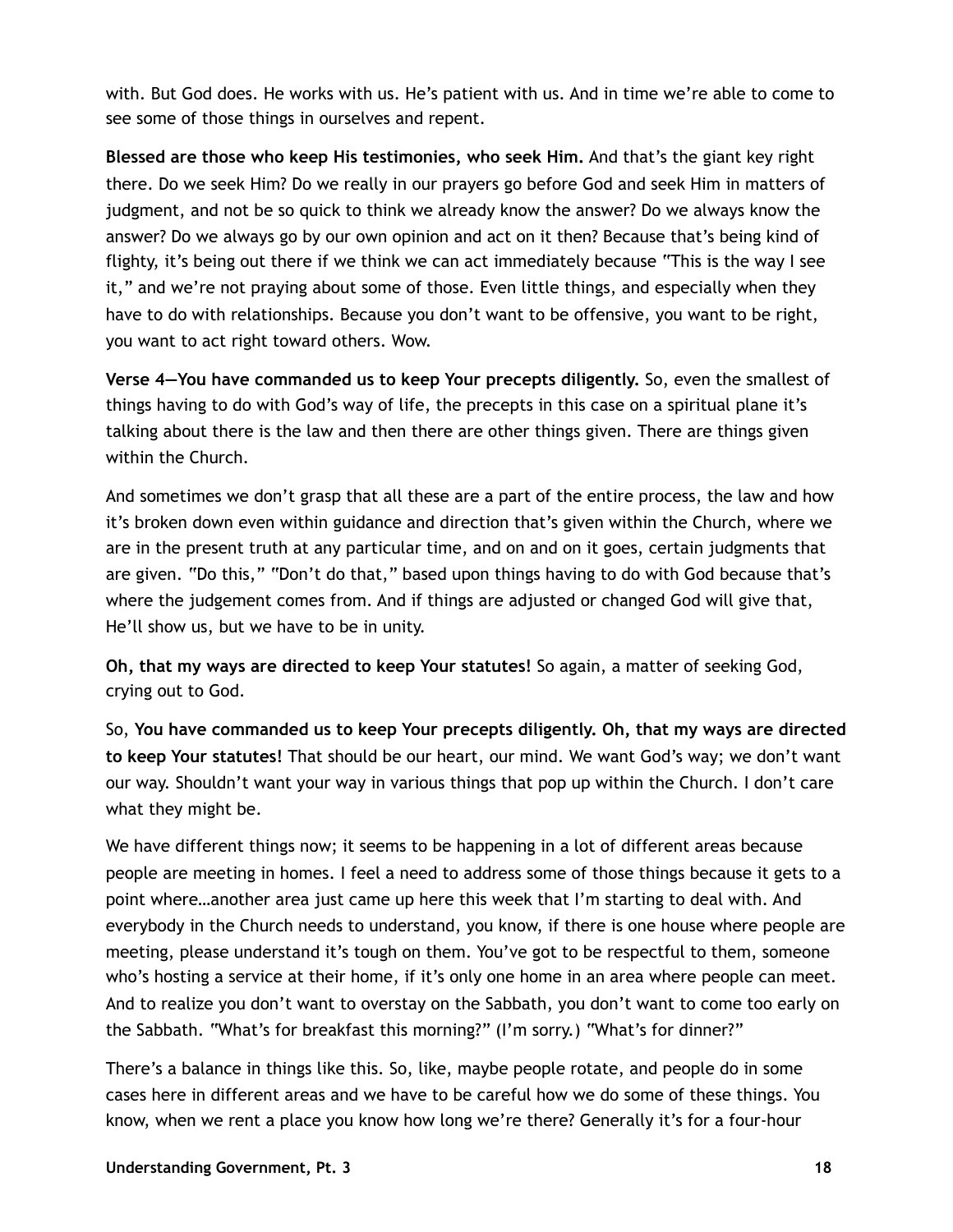rental. And so, maybe an hour before services you can come and visit and then maybe an hour afterwards. But man, if it's in a house it could be for four or five hours or six! Is that the way it's supposed to be every Sabbath? No. No. No. No. No. There's balance and soundness in these things.

There are things we're to do as individuals. There are things we need to do as families. And on and on it goes. And those are things you have to search out in your own lives as to what is the balance, what is what is best for the Body.

Is it hurting others because it's expecting certain ones…? Sometimes certain individuals just get in a certain… I can see it happening, where all of a sudden there is just one house people are going to all the time. And that's fine if that's the way it works out and everybody is happy with that. But sometimes that can be a burden on the person with the house.

If you're the one with the home and everybody is coming over there, there is a lot of working going into keeping something to a point here and getting ready and getting it all set up. And week, after week, after week and hopefully everyone is helping to clean everything up afterwards. And if they're not, that makes it kind of tough. If you've got kids over here and kids over there, is it just the parents that is to clean all that up? Yeah.

We're all responsible for what we do and what we have, but it shouldn't be just the person that's hosting something.

I'm just throwing something out there. This happens in area after area after area. Okay? And we need to be alert to it so that we love one another and are caring toward one another.

Something came up last Sabbath when I was talking about playing of cards. In the beginning of some of that that blew some people's minds. There are probably some in some areas right now thinking, "What are they doing in the United States?!" I hope they're not doing that in down under and wherever, over there, and up above. Course, you all get the same sermons we do here every Sabbath, you Canadians up there.

But we need to think about some of these kinds of things and here some blew some people's minds that playing cards on the Sabbath? Just doesn't seem right. And so have to work with people because there's a matter of balance and soundness of judgment, something that wouldn't have been done twenty years ago, that some would have looked down upon. They would have gasped, "Cards?!" Some kind of a game or that children can play, go run around outside, play volleyball. Some children want to shoot a ball back and forth. Football I draw the line with, okay? There are some things we can go too far in some things on the Sabbath day.

So, there are certain activities where people can be closer together that doesn't take a lot of energy, in that respect. Now, you can get too hard at a volleyball game too, pretty powerful [spike], "Got you!" So, again, have to be careful here. But young children? Children are children. Adults are adults. And sometimes our activities are different, and we have to learn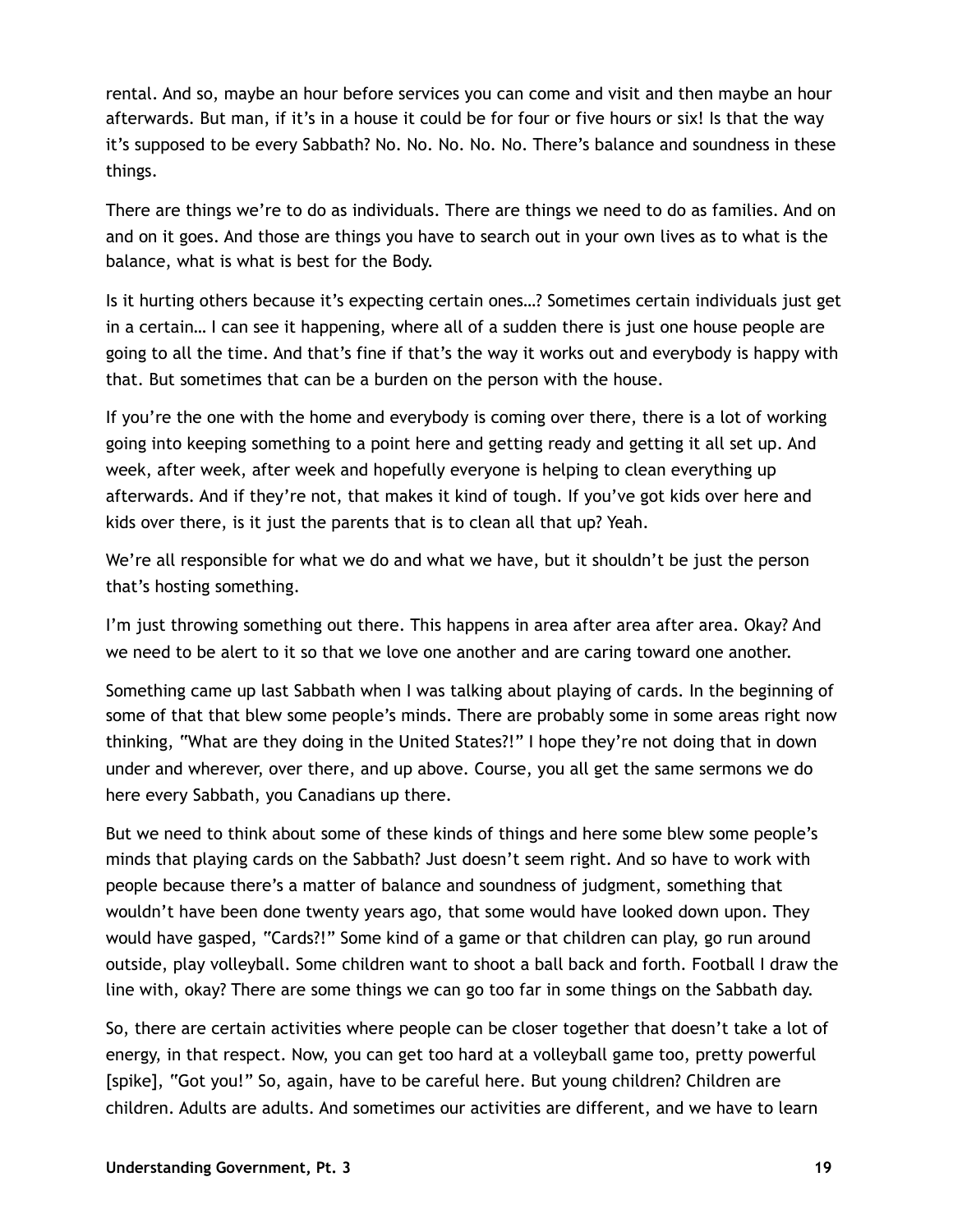how to do that. For a child to do something like that, fine, let… Matter of fact, it's good. Let them run it off. "Go! Run it off!" We get older and we don't have that same kind of energy.

And so anyway, it's great to see children be able to have fun. There have been times in God's Church in times past when people haven't been able to have fun because their parents didn't think they could have fun on the Sabbath day. They're children. They have to sit there in their chair with their hands crossed, whatever it might be, not say a word. How long? I don't know. That's tough.

Now, at Sabbath services, in time we begin to work with children and teach them certain things for two hours, so basically, we have a kind of a guideline that if it's in school, if they're in school and they can sit in school for four, six, seven hours, they can probably do it in services for… Well, we don't even go two hours as a whole. So very rarely we'd go two hours, but an hour and a half maybe, they can do that. They can be taught how to do that, no problem. But what about the rest of the Sabbath? Can they not run and play and play certain kinds of games that maybe are even a little loud because they are children?

Now, if we're adults at a table we need to conduct ourselves a little bit differently on the Sabbath. Not to play spoons, if you know what that is. It gets really loud. Some of those games get really loud. So there would be certain things there that just wouldn't be as conducive for adults on the Sabbath. And so, you learn balance.

To be visiting and playing some cards or whatever, a little smack here and there, you know, fun between people? It's an opportunity. You're visiting. You know, I mentioned this a while back, that if I'm just talking about one thing or whatever, go up to someone and… I have to work at that. Everybody does, I think. Maybe some don't. Matter of fact, I know some don't.

So some have to work at that, and others don't. So, we all have different abilities and inabilities. But to be together as God's people on the Sabbath, that's the goal. It's a beautiful thing to have some other kind of game, you know, that is not loud and doesn't last forever is fine. Chess game on the Sabbath? It's fine. You're sitting there talking back and forth and visiting because you're at ease now and you're able to do that. So, we're all going to start learning chess. (Just kidding.)

But we have to learn balance in God's Church. So, sometimes when people have heard some of that and if they came out of Worldwide and hear some of these things, it's like "Gasp." Now, you don't play cards for five, six, seven, eight hours. Give me a break. There's a balance. And that's judgment. That's what we're talking about, how to judge things. To do something for an hour or two like that, fine. Corn hole? I don't have a problem with that on the Sabbath. It's not loud and ruckus and making a big noise. And people can even a little smack here and there. It's fun. It draws people closer together. You can have fun with each other. People aren't taking it overly serious.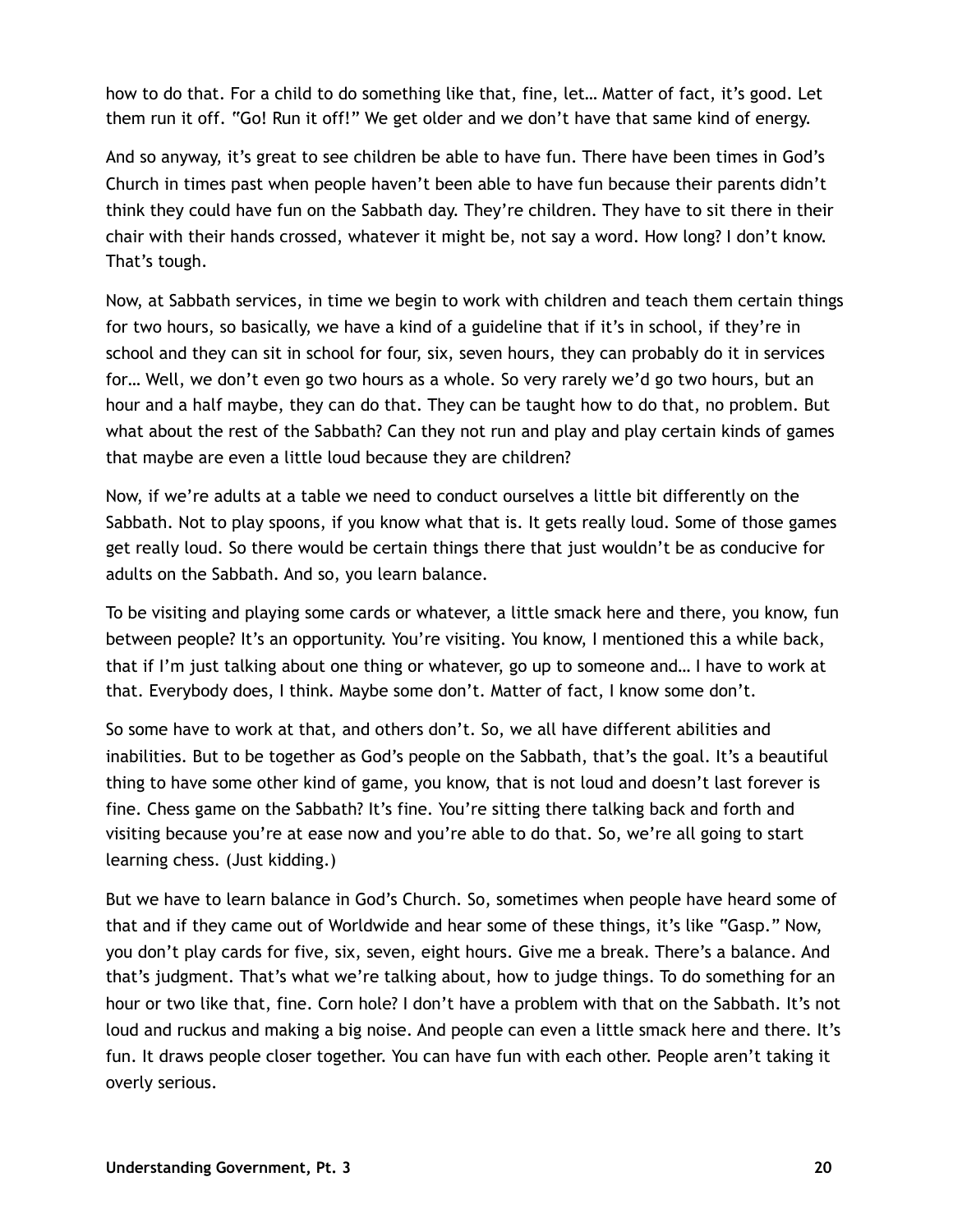Some kind of sports you can kind of get attitudes and things. You don't want to be involved in things like that on the Sabbath.

So, I don't have to go through those things and explain everything. We should learn balance. Balance is a beautiful thing, truly is. And that's a matter of judgment – what to do, what not to do, how long to do it, when is it too much, how do I serve, how do I give, what do I…? So again, it's how we think. And you have to work through those things.

I could have a whole book here and just be going through it. This is… No, you shouldn't play that game. Yeah, you can play that one. No, you should not play that game. No, that's too loud and that's too much energy on the Sabbath. What would be the value of that? How do we learn how to judge?

Just like I said about, you know, four hours, six hours playing cards. That's a little nuts. That's getting a little out there. Is that all we do on the Sabbath day? Do we not have other things we can do on the Sabbath day? And so on and on it goes.

And having a meal every Sabbath. One area, that just popped up recently. Having a meal every Sabbath? No, you shouldn't have a meal every Sabbath. We don't do that at Sabbath services in Cincinnati, as an example, in that respect. Once in a while we have a potluck or something. But to have a meal every Sabbath as God's people, as a congregation? That gets hard. It gets difficult. Maybe you think it doesn't, but it does on some. Maybe everybody is not the same. You've got to be considerate and thinking of others.

So, do you have to have hors d'oeuvres every Sabbath? No. There was a time when people got into arguments, "Who is in charge of the cookies?" They had battles in Detroit when we first got started. And they got in attitudes towards each other because some thought that they ought to be in charge of the cookies, and some thought, no, it should be passed around. (Well, I'm all for that, pass around the cookies.) Balance. Judgment.

So, to do something once in a while is fine, but to do it every Sabbath, to add to certain things, and sometimes you maybe adding a burden to somebody else's life and being inconsiderate just because you like doing a certain thing. And it's all a matter of judgment again, balance, judgment. And that's something you seek all your life, and you'll grow in throughout your life.

That's why we don't have a giant book telling you all the do's and don'ts and how long or… About the only thing we've done in that regard is, like, a drink. Generally have the rule of thumb of two drinks at a meal or whatever it might be type of thing in a short evening. And then, "Well, what about he had three?" There are times I've had three. They've been smaller amounts.

So people get into the amounts. How much wine can you have? How much is a drink? Hmm. So, you may have two ounces and you go and drink another two ounces a little bit later and someone sees you. "I saw them pour up a third drink! Wow! Scary." And so they end up having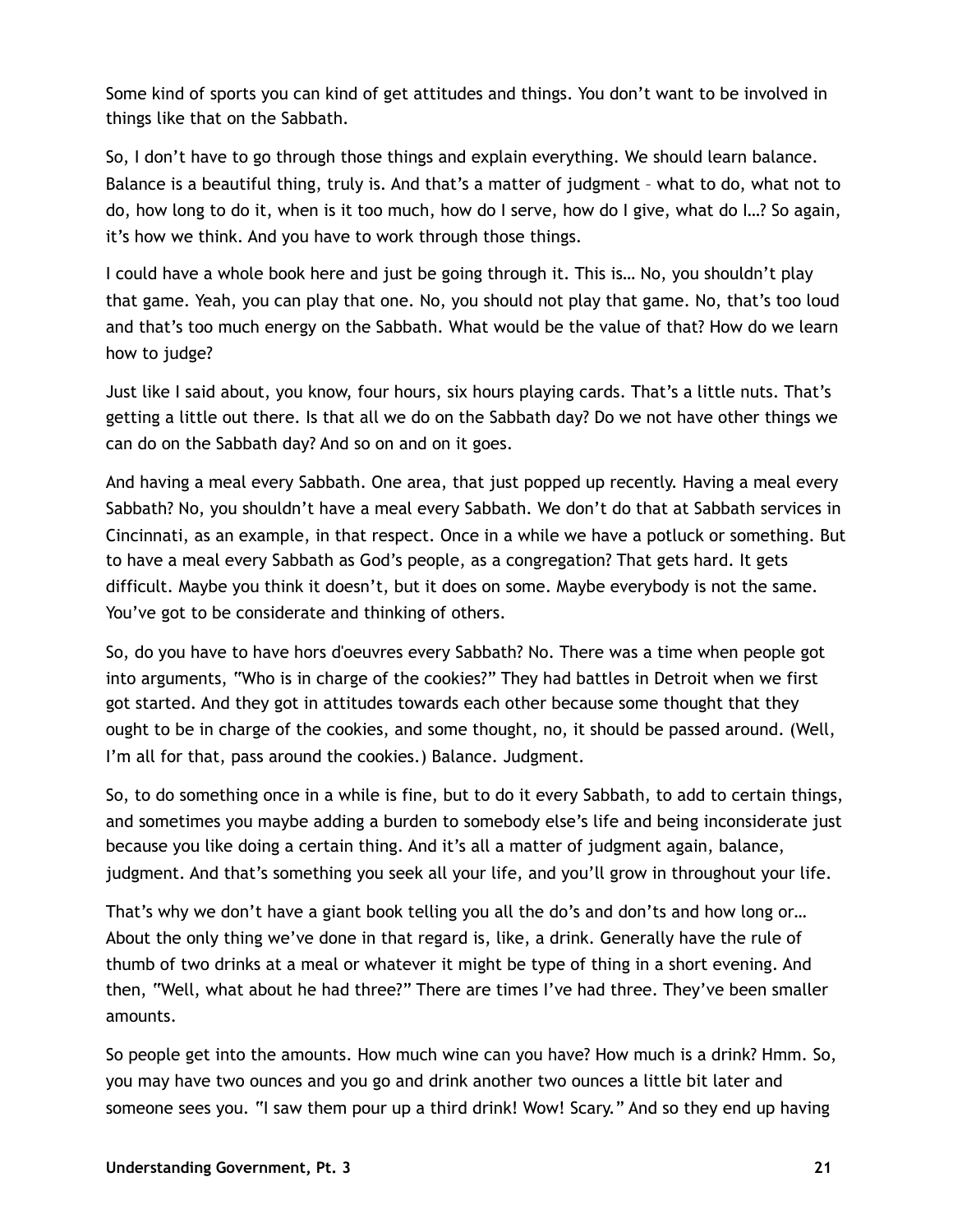six ounces. That's barely a drink. Barely my drink. I guess, what size of glass do you carry? (No, I'm kidding.)

So again, there is balance in these things. But I've known people that get all twitterpated about this and start judging someone. "You had a drink. Are you going to drive home right away?" Wisdom. Balance. Who made you the judge? Are you the alcohol judge here? Are you the drinking judge?

Now, if somebody has done something wrong you have to, maybe have to address it. I hope you understand what I'm saying. That sometimes people in God's Church sometimes have been so judgmental about various things. And you have to be careful of that. Who is the judge? And what are you judging? It better be this all the time – self – and not so quick to be judging everybody else. There is where the majority of problems come in, because we're judging other people, what they're doing, how they're doing it, or whatever. And so we don't have to write reams of books of every little detail. Everybody is different.

Even the metabolism of alcohol, going back to that, some people can't take a little bit without a problem. Some could drink more but don't do it because of examples sake. Because our metabolisms are different in how they work. Should be extremely careful before you drive. How long does it take for something to dissipate out of the body? All those things are a part of it. At a meal, how long are you there eating a meal before you go get in a vehicle? The last thing you want to do is to be encumbered in any fashion or form in your thinking, alertness, or speed of reaction, whatever it might be.

Wisdom, soundness, balance – judgment, judgment, judgment, judgment. All a part of understanding government. They're guidelines given and we have to learn how to judge according to what God gives to us, each one of us.

**Verse 4** again, **You have commanded us to keep Your precepts diligently. Oh that my ways are directed to keep Your statutes. Then I would not be ashamed, when I am…** this word is not "**respect**" here. **…when I am looking unto or focused upon all Your commandments.** That's what the word is about. We're not going to be ashamed when we're really focused on God's way and striving to make judgment according to that.

Are we always going to be perfect in that, no, but that's how you grow. That's how you become more balanced in thinking, having more soundness of mind. You know, soundness of mind, you look in the world today and you look at things that are taking place in politics and government and you think, such chaos, unsoundness of mind. And I think of the blessing God gives to us in the Church to grow in soundness of mind. And so much of that has to do with balance, the ability to judge. And our judgments are to be based on God's way of doing things.

**Then I will not be ashamed, when I am looking to or focused upon all Your commandments. I will praise You with uprightness of heart.** It's praising God, thanking God for what He's given